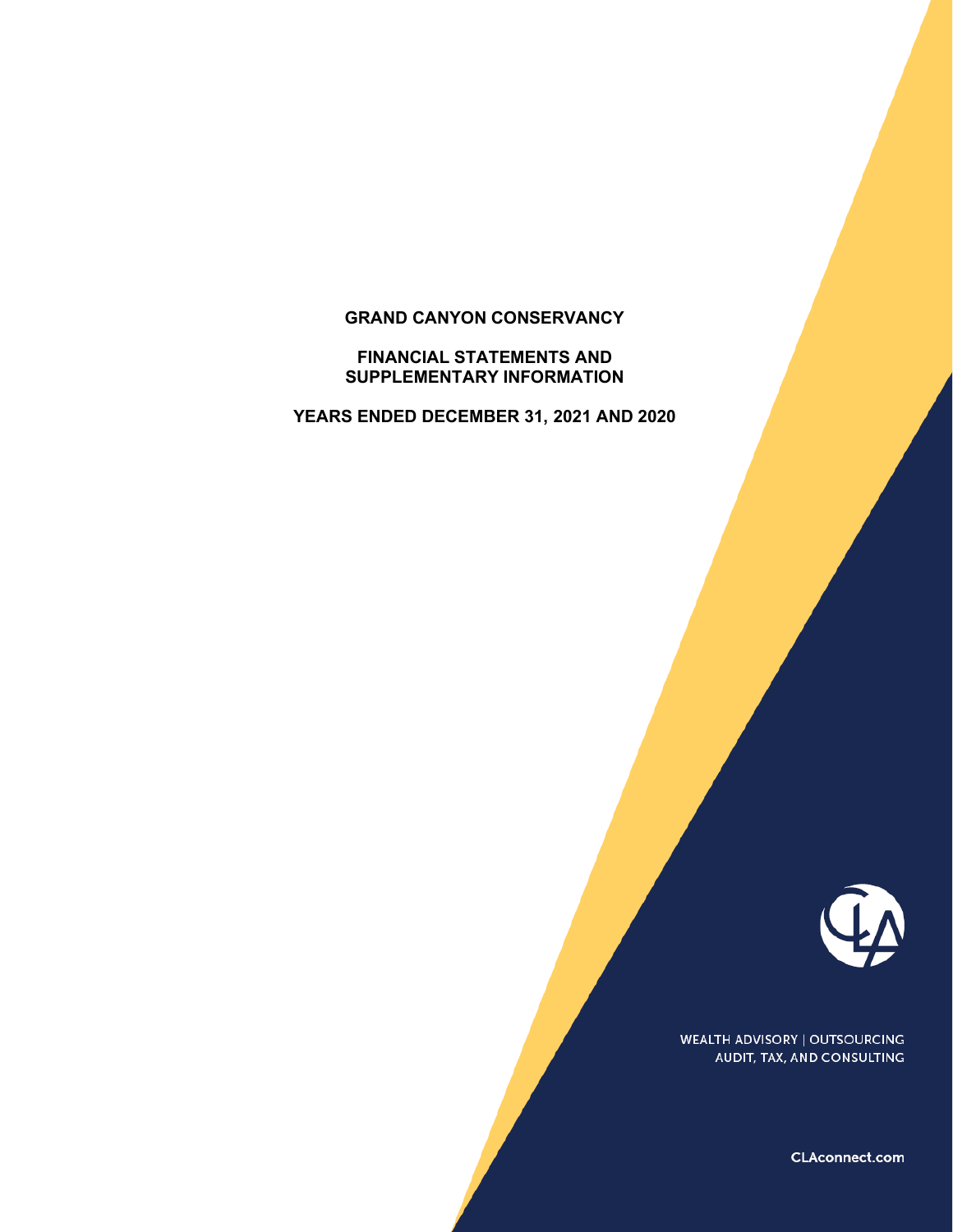# **GRAND CANYON CONSERVANCY TABLE OF CONTENTS YEARS ENDED DECEMBER 31, 2021 AND 2020**

| <b>INDEPENDENT AUDITORS' REPORT</b>         | 1  |
|---------------------------------------------|----|
| <b>OFFICERS' CERTIFICATION</b>              | 4  |
| <b>FINANCIAL STATEMENTS</b>                 |    |
| <b>STATEMENTS OF FINANCIAL POSITION</b>     | 5  |
| <b>STATEMENTS OF ACTIVITIES</b>             | 7  |
| <b>STATEMENTS OF FUNCTIONAL EXPENSES</b>    | 9  |
| <b>STATEMENTS OF CASH FLOWS</b>             | 11 |
| <b>NOTES TO FINANCIAL STATEMENTS</b>        | 12 |
| <b>SUPPLEMENTARY INFORMATION</b>            |    |
| SUMMARY OF AID TO THE NATIONAL PARK SERVICE | 25 |
| SUMMARY OF AID TO THE USDA FOREST SERVICE   | 26 |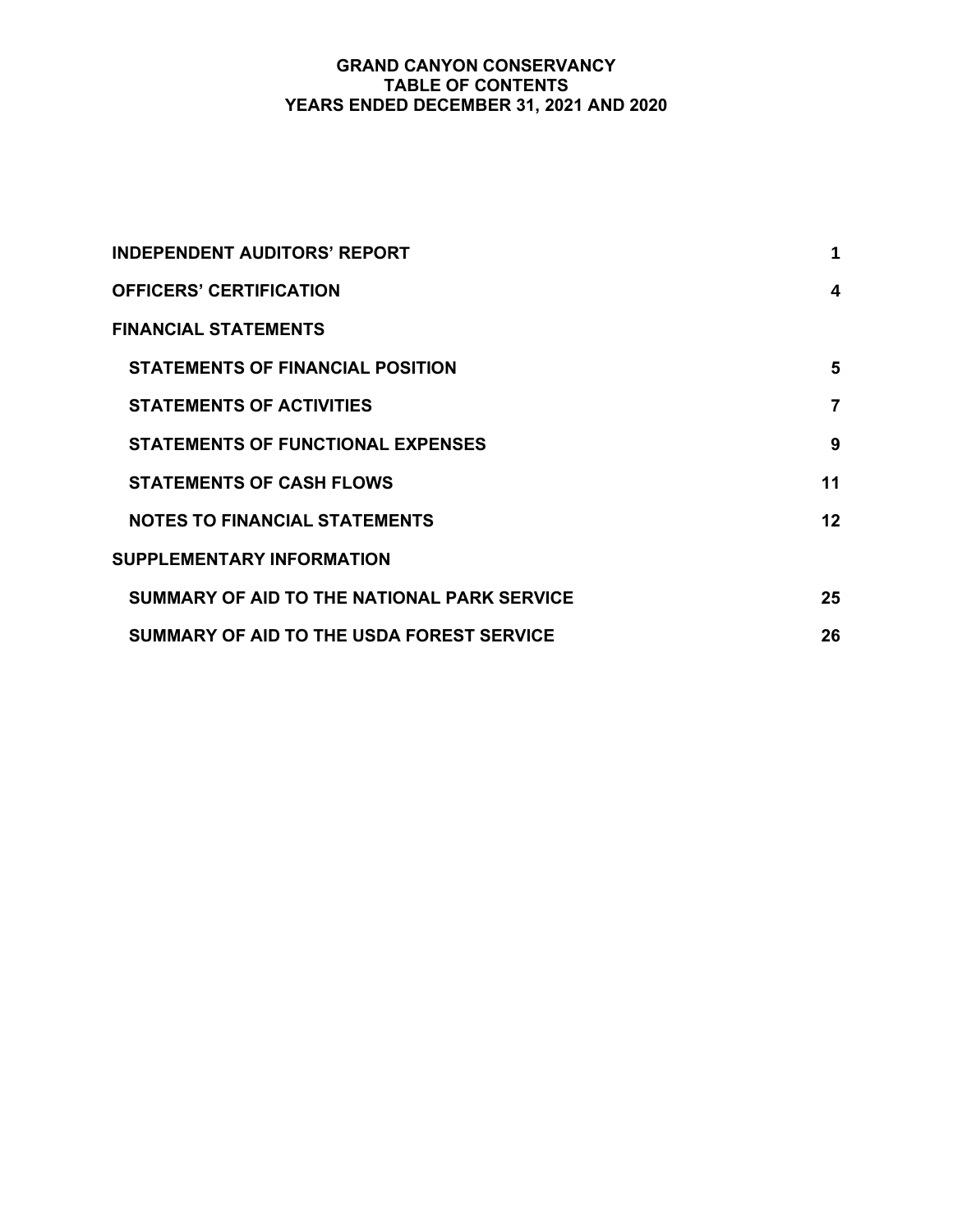

**CliftonLarsonAllen LLP CLAconnect.com**

# **INDEPENDENT AUDITORS' REPORT**

Board of Directors Grand Canyon Conservancy Grand Canyon, Arizona

# *Opinion*

We have audited the accompanying financial statements of Grand Canyon Conservancy (the Conservancy), which comprise the statements of financial position as of December 31, 2021, and the related statement of activities, functional expenses, and cash flows for the year then ended, and the related notes to the financial statements.

In our opinion, the financial statements referred to above present fairly, in all material respects, the financial position of Grand Canyon Conservancy as of December 31, 2021, and the results of its operations and its cash flows for the year then ended in accordance with accounting principles generally accepted in the United States of America.

# *Basis for Opinion*

We conducted our audit in accordance with auditing standards generally accepted in the United States of America (GAAS). Our responsibilities under those standards are further described in the Auditors' Responsibilities for the Audit of the Financial Statements section of our report. We are required to be independent of Grand Canyon Conservancy and to meet our other ethical responsibilities in accordance with the relevant ethical requirements relating to our audits. We believe that the audit evidence we have obtained is sufficient and appropriate to provide a basis for our audit opinion.

### *Adjustments to Prior Period Financial Statements*

The financial statements of Grand Canyon Conservancy were audited by other auditors whose opinion dated March 24, 2021 was unmodified. As discussed in Note 15, the Conservancy has restated its December 31, 2020 financial statements during the year to properly reflect the classification of earnings on donor restricted funds in accordance with accounting principles generally accepted in the United States of America. The other auditors reported on the December 31, 2020 financial statements before the restatement.

As part of our audit of the December 31, 2021 financial statements, we also audited adjustments described in Note 15 that were applied to restate the December 31, 2020 financial statements. In our opinion, such adjustments are appropriate and have been properly applied. We were not engaged to audit, review or apply any procedures to the December 31, 2020 financial statements of the Conservancy other than with respect to the adjustments and, accordingly, we do not express an opinion or any other form of assurance on the December 31, 2020 financial statements as a whole.



CLA is an independent member of Nexia International, a leading, global network of independent accounting and consulting firms. See nexia.com/member-firm-disclaimer for details.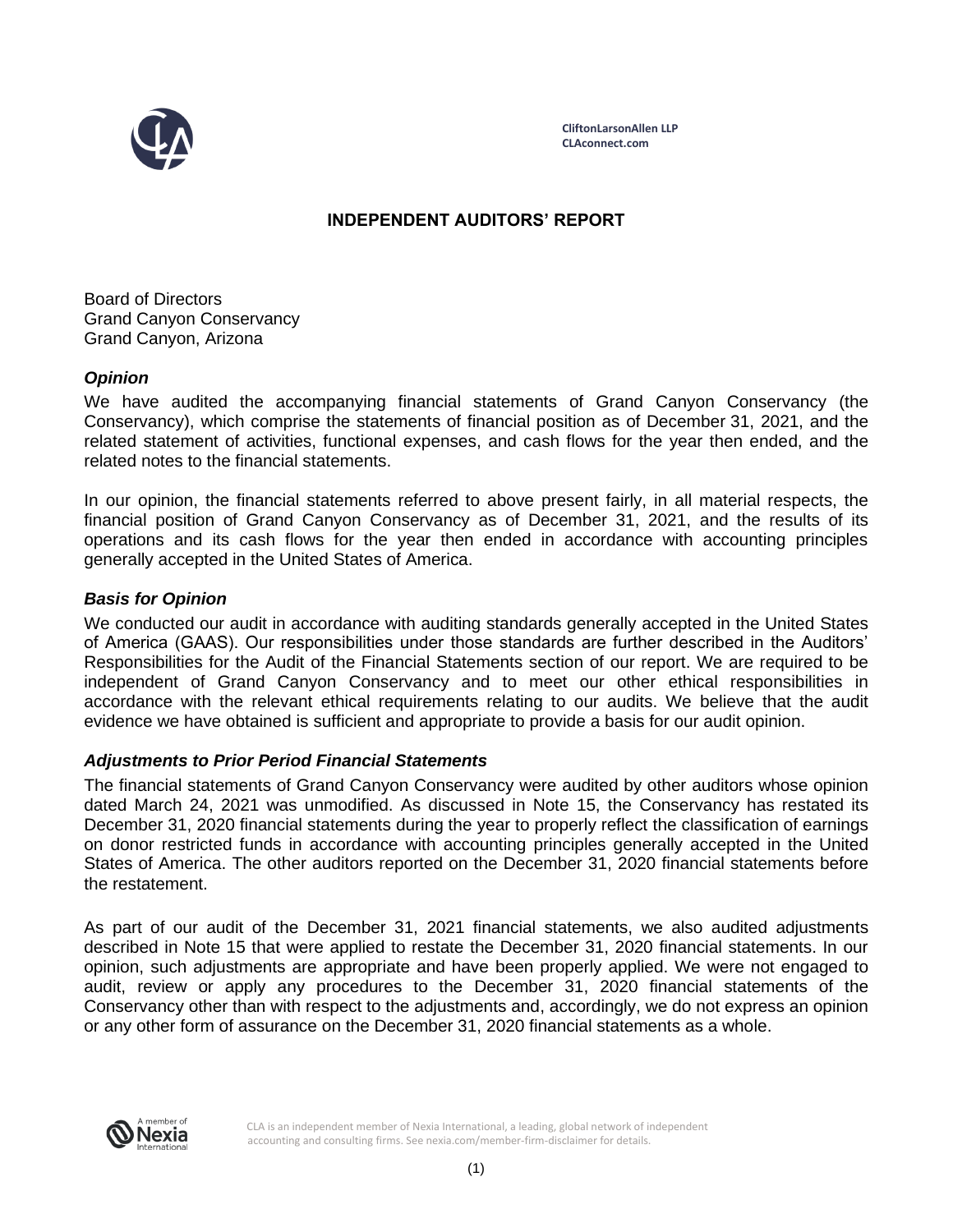# *Responsibilities of Management for the Financial Statements*

Management is responsible for the preparation and fair presentation of the financial statements in accordance with accounting principles generally accepted in the United States of America, and for the design, implementation, and maintenance of internal control relevant to the preparation and fair presentation of financial statements that are free from material misstatement, whether due to fraud or error.

In preparing the financial statements, management is required to evaluate whether there are conditions or events, considered in the aggregate, that raise substantial doubt about Grand Canyon Conservancy's ability to continue as a going concern for one year after the date the financial statements are available to be issued.

## *Auditors' Responsibilities for the Audit of the Financial Statements*

Our objectives are to obtain reasonable assurance about whether the financial statements as a whole are free from material misstatement, whether due to fraud or error, and to issue an auditors' report that includes our opinion. Reasonable assurance is a high level of assurance but is not absolute assurance and therefore is not a guarantee that an audit conducted in accordance with GAAS will always detect a material misstatement when it exists. The risk of not detecting a material misstatement resulting from fraud is higher than for one resulting from error, as fraud may involve collusion, forgery, intentional omissions, misrepresentations, or the override of internal control. Misstatements are considered material if there is a substantial likelihood that, individually or in the aggregate, they would influence the judgment made by a reasonable user based on the financial statements.

In performing an audit in accordance with GAAS, we:

- Exercise professional judgment and maintain professional skepticism throughout the audit.
- Identify and assess the risks of material misstatement of the financial statements, whether due to fraud or error, and design and perform audit procedures responsive to those risks. Such procedures include examining, on a test basis, evidence regarding the amounts and disclosures in the financial statements.
- Obtain an understanding of internal control relevant to the audit in order to design audit procedures that are appropriate in the circumstances, but not for the purpose of expressing an opinion on the effectiveness of Grand Canyon Conservancy's internal control. Accordingly, no such opinion is expressed.
- Evaluate the appropriateness of accounting policies used and the reasonableness of significant accounting estimates made by management, as well as evaluate the overall presentation of the financial statements.
- Conclude whether, in our judgment, there are conditions or events, considered in the aggregate, that raise substantial doubt about Grand Canyon Conservancy's ability to continue as a going concern for a reasonable period of time.

We are required to communicate with those charged with governance regarding, among other matters, the planned scope and timing of the audit, significant audit findings, and certain internal control related matters that we identified during the audit.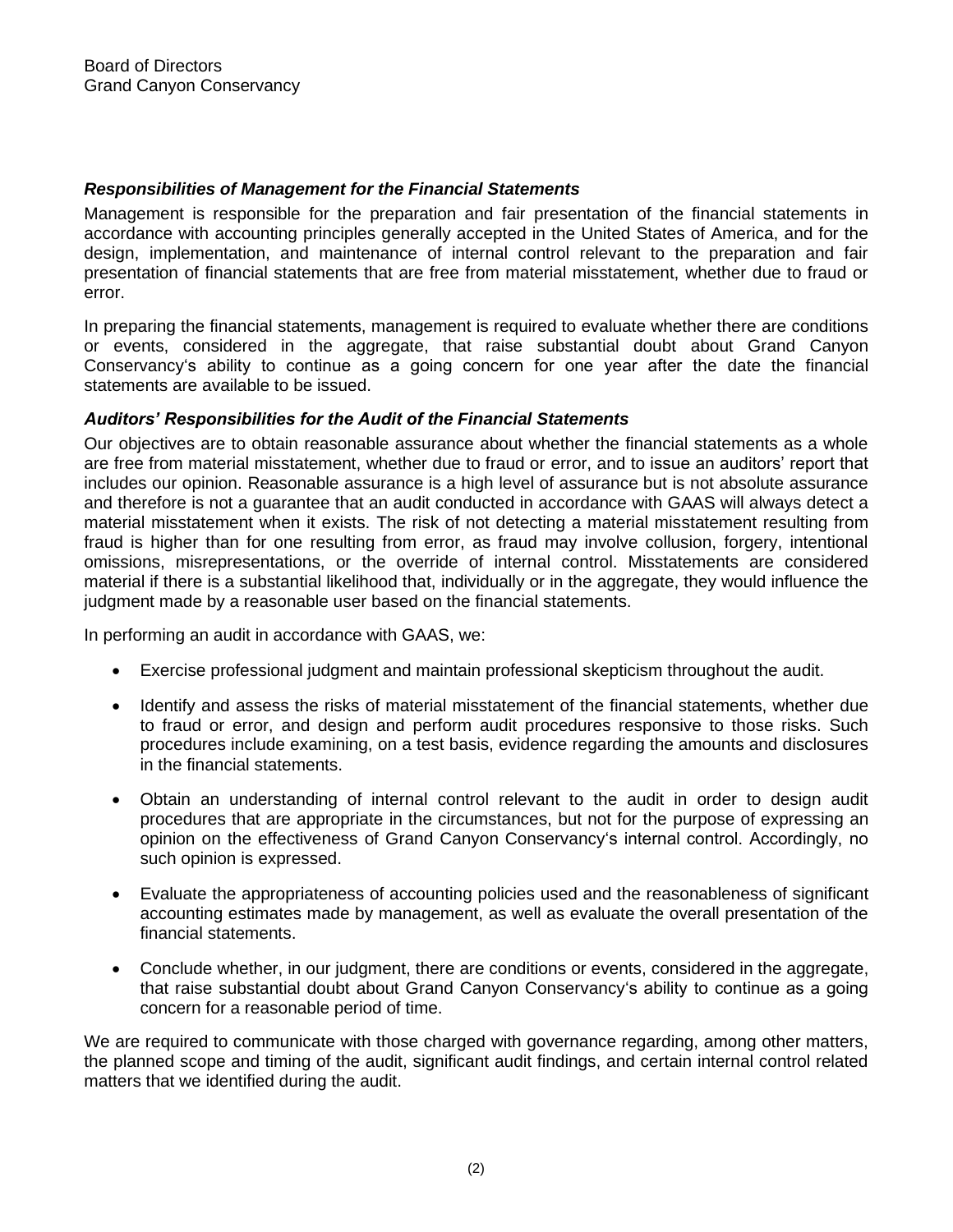Board of Directors Grand Canyon Conservancy

### **Report on Supplementary Information**

Our audit was conducted for the purpose of forming an opinion on the 2021 financial statements as a whole. The 2021 summary of aid to cooperating agencies, as listed on the table of contents, is presented for purposes of additional analysis and is not a required part of the financial statements. Such information is the responsibility of management and was derived from and relates directly to the underlying accounting and other records used to prepare the financial statements. The information has been subjected to the auditing procedures applied in the audit of the financial statements and certain additional procedures, including comparing and reconciling such information directly to the underlying accounting and other records used to prepare the financial statements or to the financial statements themselves, and other additional procedures in accordance with auditing standards generally accepted in the United States of America. In our opinion, the information is fairly stated in all material respects in relation to the financial statements as a whole. The 2020 summary of aid to cooperating agencies was subjected to the auditing procedures applied in the 2020 audit of the basic financial statements by other auditors, whose report on such information stated that it was fairly stated in all material respects in relation to the 2020 financial statements as a whole.

Clifton Larson Allen LLP

**CliftonLarsonAllen LLP**

Phoenix, Arizona April 23, 2022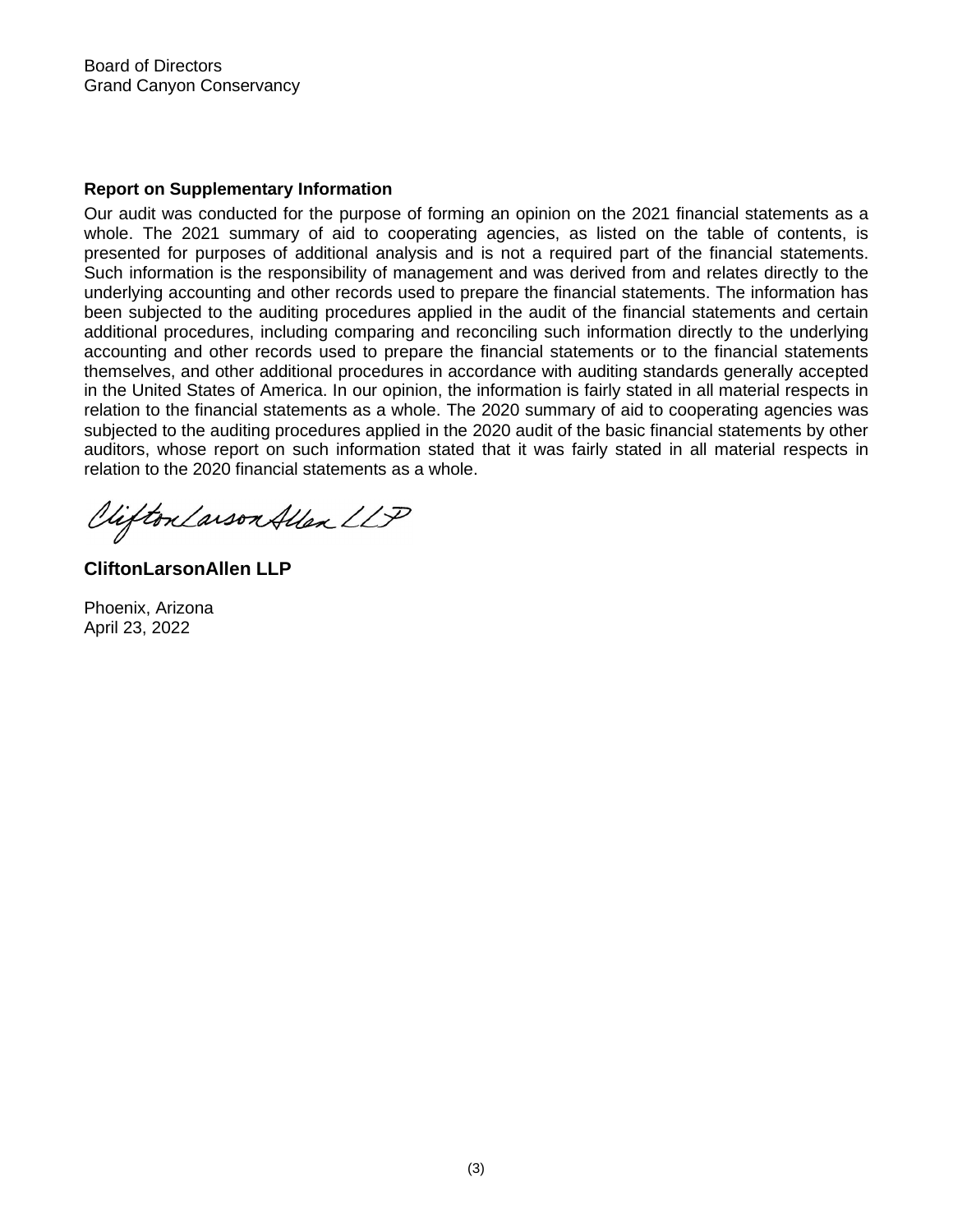## **GRAND CANYON CONSERVANCY**

#### **OFFICER'S CERTIFICATION**

**April 23, 2022** 

I certify that this report is, to the best of my knowledge and belief, true and complete in all respects.

Theresa McMullan Bate 2022.05.11 09:54:12 -07:00

Officer: Theresa McMullan Title: Chief Executive Officer

Uminin Hart

Officer: Minyin Hart Title: Chief Financial Officer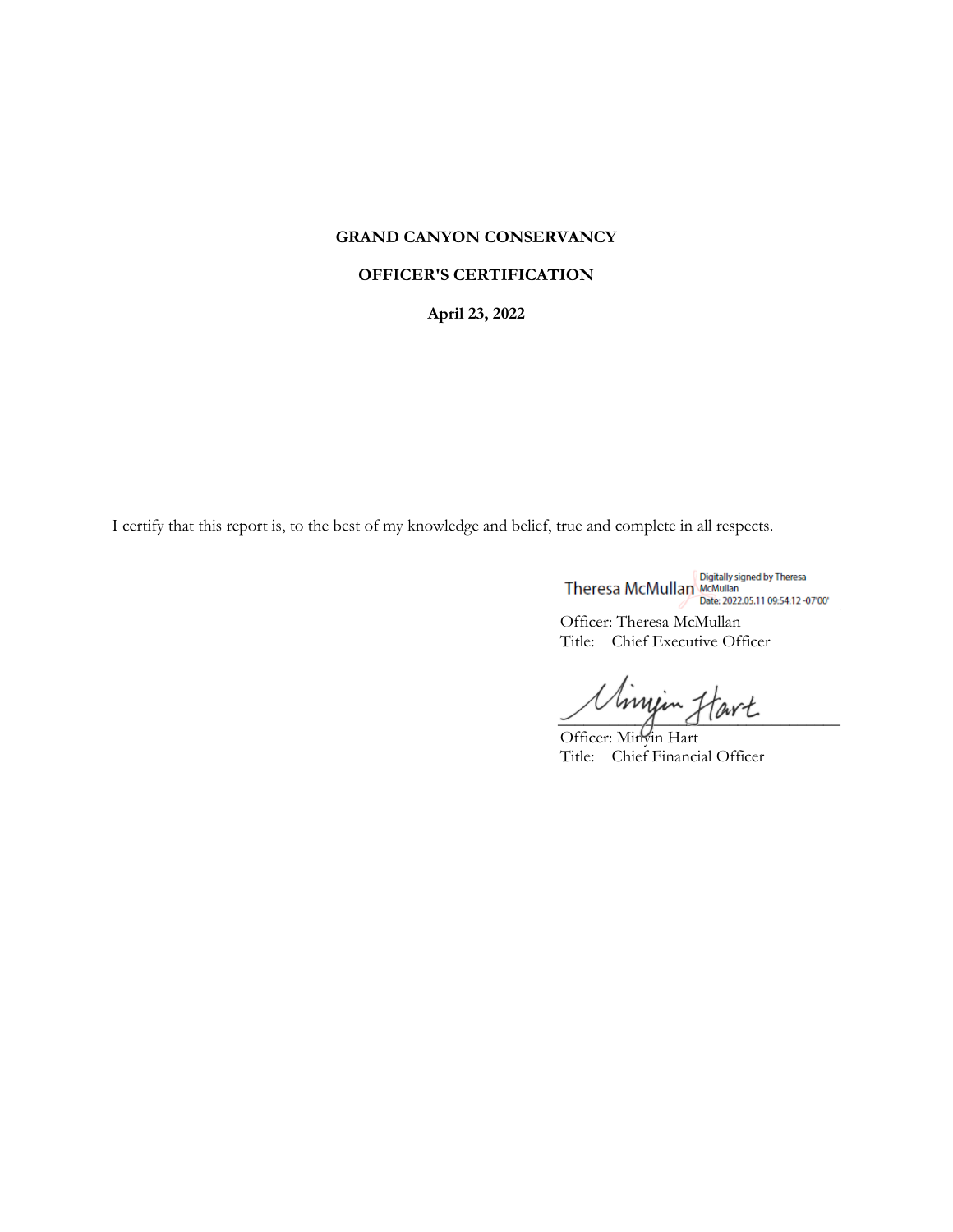# **GRAND CANYON CONSERVANCY STATEMENTS OF FINANCIAL POSITION DECEMBER 31, 2021 AND 2020**

|                                                               | 2021            | 2020            |
|---------------------------------------------------------------|-----------------|-----------------|
| <b>ASSETS</b>                                                 |                 |                 |
| <b>CURRENT ASSETS</b>                                         |                 |                 |
| Cash and Cash Equivalents                                     | \$<br>5,147,655 | \$<br>2,651,598 |
| Investments                                                   | 10,930,746      | 10,414,913      |
| Accounts Receivable                                           | 83,671          | 37,453          |
| Pledges Receivable, Current                                   | 446,932         | 522,350         |
| Inventories                                                   | 1,323,147       | 817,920         |
| <b>Prepaid Expenses</b>                                       | 176,647         | 105,249         |
| <b>Other Current Assets</b>                                   | 50,990          | 58,288          |
| <b>Total Current Assets</b>                                   | 18,159,788      | 14,607,771      |
| <b>FIXED ASSETS</b>                                           |                 |                 |
| Property, Plant and Equipment                                 | 1,352,076       | 1,543,773       |
| <b>Accumulated Depreciation</b>                               | (1,066,763)     | (1, 181, 156)   |
| <b>Total Fixed Assets</b>                                     | 285,313         | 362,617         |
| <b>OTHER ASSETS</b>                                           |                 |                 |
| <b>Investments Held for Endowment Purposes</b>                | 4,110,468       | 3,631,602       |
| Beneficial Interests in Assets Held at a Community Foundation | 3,127,545       | 2,756,031       |
| Pledges Receivable, Noncurrent, Net                           | 255,330         | 122,000         |
| <b>Total Other Assets</b>                                     | 7,493,343       | 6,509,633       |
| <b>Total Assets</b>                                           | 25,938,444      | 21,480,021      |
|                                                               |                 |                 |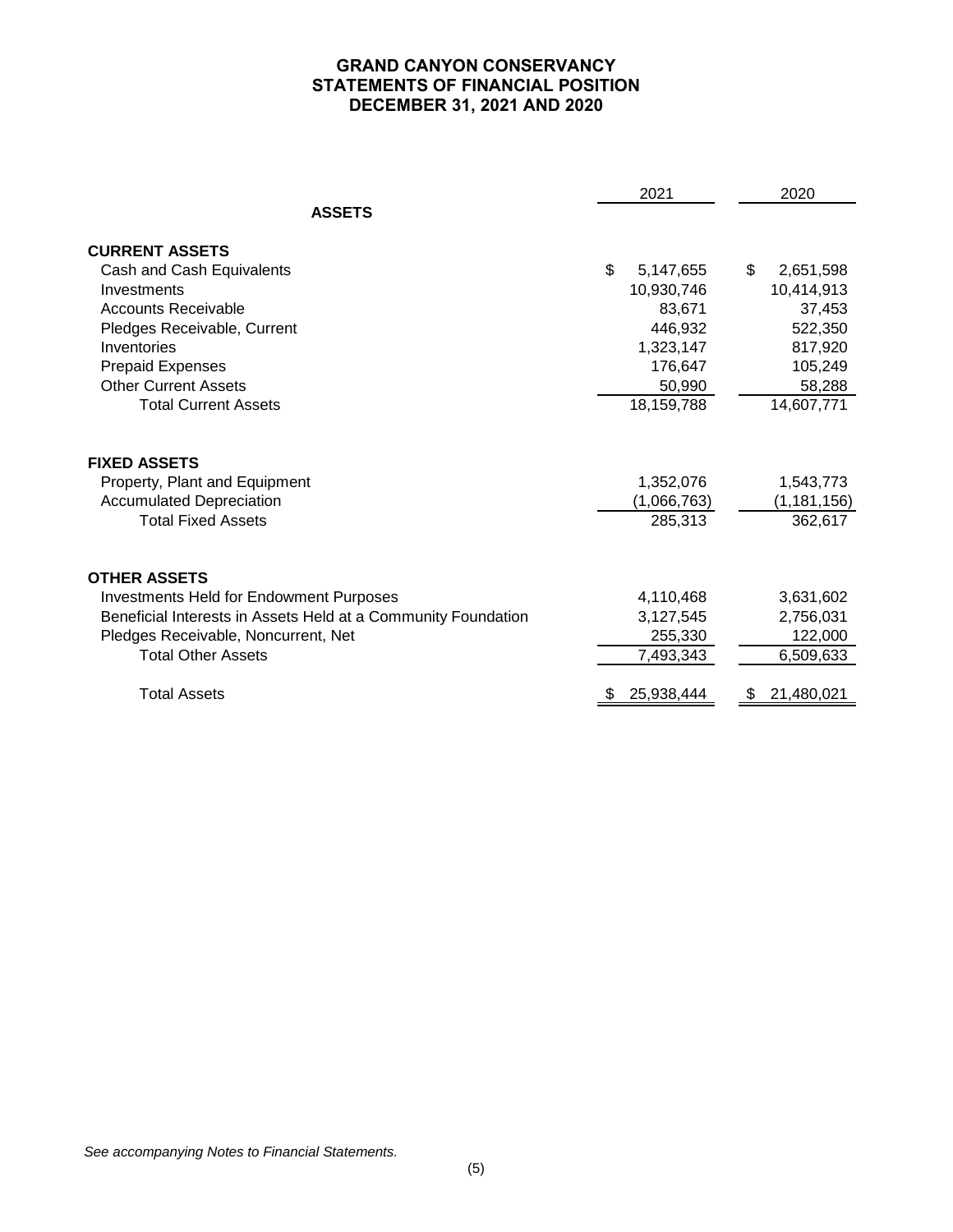# **GRAND CANYON CONSERVANCY STATEMENTS OF FINANCIAL POSITION (CONTINUED) DECEMBER 31, 2021 AND 2020**

|                                                    | 2021          | 2020             |  |  |  |
|----------------------------------------------------|---------------|------------------|--|--|--|
| <b>LIABILITIES AND NET ASSETS</b>                  |               |                  |  |  |  |
| <b>CURRENT LIABILITIES</b>                         |               |                  |  |  |  |
| <b>Accounts Payable</b>                            | \$<br>452,608 | \$<br>272,023    |  |  |  |
| Accrued Payroll and Related Liabilities            | 376,614       | 263,967          |  |  |  |
| <b>Customer Deposits</b>                           | 51,362        | 169,446          |  |  |  |
| <b>Other Current Liabilities</b>                   | 6,566         | 17,532           |  |  |  |
| <b>Total Current Liabilities</b>                   | 887,150       | 722,968          |  |  |  |
| <b>NONCURRENT LIABILITIES</b>                      |               |                  |  |  |  |
| Paycheck Protection Program Loan                   |               | 1,104,631        |  |  |  |
| <b>Total Liabilities</b>                           | 887,150       | 1,827,599        |  |  |  |
| <b>NET ASSETS</b>                                  |               |                  |  |  |  |
| <b>Without Donor Restrictions:</b>                 |               |                  |  |  |  |
| <b>Board Designated:</b>                           |               |                  |  |  |  |
| <b>Strategic Operating Reserve</b>                 | 1,795,448     | 1,741,840        |  |  |  |
| Direct Aid to National Park Service Programs       | 1,321,883     | 1,054,399        |  |  |  |
| Undesignated                                       | 9,721,352     | 4,713,909        |  |  |  |
| <b>Total Net Assets Without Donor Restrictions</b> | 12,838,683    | 7,510,148        |  |  |  |
| <b>With Donor Restrictions</b>                     | 12,212,611    | 12,142,274       |  |  |  |
| <b>Total Net Assets</b>                            | 25,051,294    | 19,652,422       |  |  |  |
| <b>Total Liabilities and Net Assets</b>            | 25,938,444    | 21,480,021<br>æ. |  |  |  |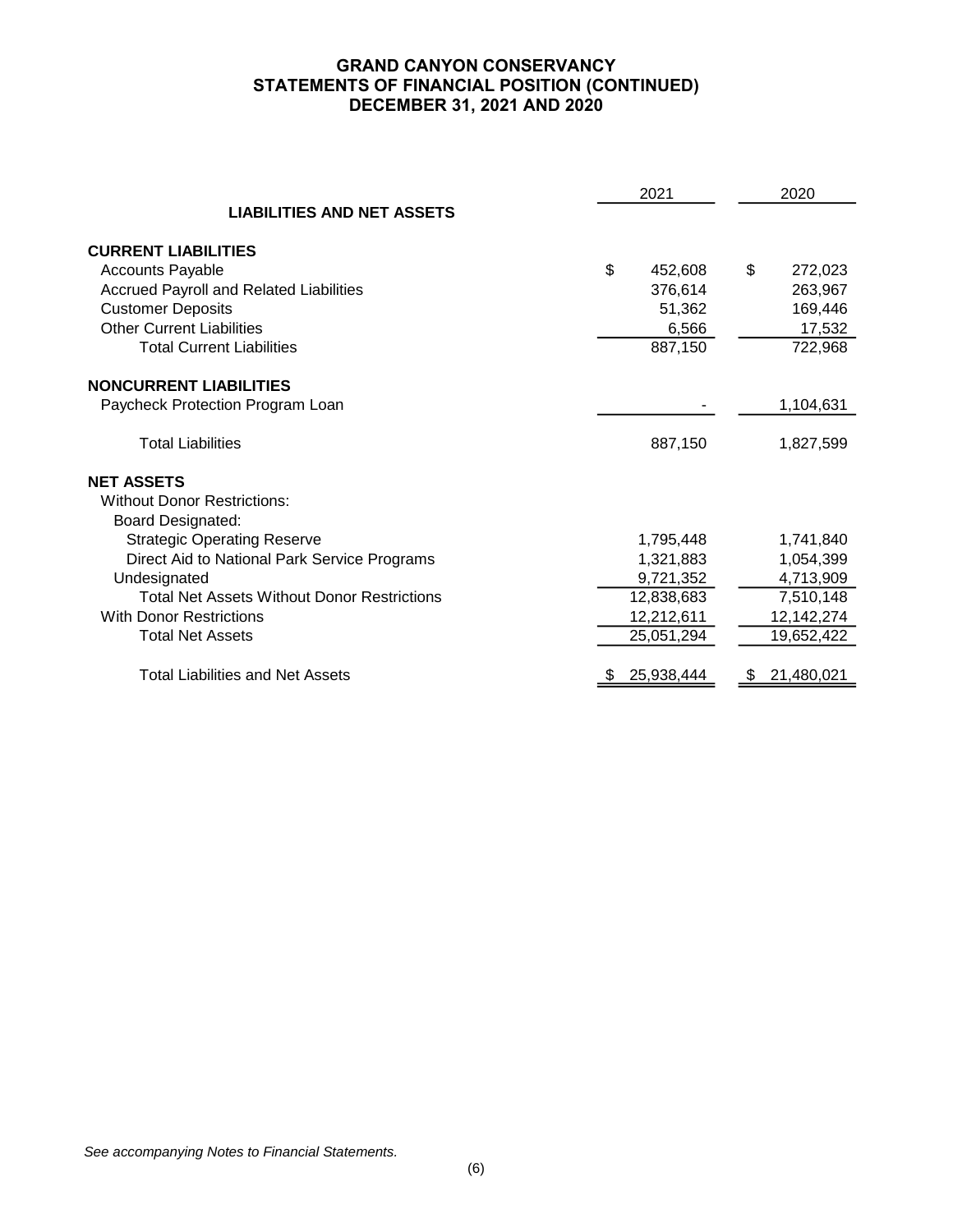# **GRAND CANYON CONSERVANCY STATEMENTS OF ACTIVITIES YEAR ENDED DECEMBER 31, 2021**

|                                              | <b>Without Donor</b><br>Restrictions | With Donor<br>Restrictions | Total            |
|----------------------------------------------|--------------------------------------|----------------------------|------------------|
| REVENUE, GAINS, AND OTHER SUPPORT            |                                      |                            |                  |
| <b>Sales</b>                                 | \$<br>12,156,078                     | \$                         | \$<br>12,156,078 |
| <b>Field Institute Services</b>              | 290,989                              |                            | 290,989          |
| Contributions                                | 1,144,569                            | 2,696,513                  | 3,841,082        |
| In-kind Contributions                        | 456,495                              |                            | 456,495          |
| Membership                                   | 1,041,535                            |                            | 1,041,535        |
| Special Events:                              |                                      |                            |                  |
| Revenue from Special Events                  | 540,972                              |                            | 540,972          |
| Less: Cost of Direct Donor Benefits          | (211, 486)                           |                            | (211, 486)       |
| <b>Gross Profit on Special Events</b>        | 329,486                              |                            | 329,486          |
| Investment Income                            | 608,195                              | 333,492                    | 941,687          |
| Change in Beneficial Interest                |                                      | 421,314                    | 421,314          |
| Paycheck Protection Program Loan Forgiveness | 1,997,543                            |                            | 1,997,543        |
| Other Income                                 | 191,779                              |                            | 191,779          |
| <b>Net Assets Released From Restrictions</b> | 3,380,982                            | (3,380,982)                |                  |
| Total Revenues, Gains and Other Support      | 21,597,651                           | 70,337                     | 21,667,988       |
| <b>EXPENSES AND LOSSES</b>                   |                                      |                            |                  |
| Program Services:                            |                                      |                            |                  |
| Sales                                        | 7,193,870                            |                            | 7,193,870        |
| Aid to National Park Service                 | 6,304,943                            |                            | 6,304,943        |
| <b>Total Program Services:</b>               | 13,498,813                           |                            | 13,498,813       |
| <b>Support Services:</b>                     |                                      |                            |                  |
| Management and General                       | 1,365,126                            |                            | 1,365,126        |
| Fundraising                                  | 1,405,177                            |                            | 1,405,177        |
| <b>Total Support Services:</b>               | 2,770,303                            |                            | 2,770,303        |
| <b>Total Expenses</b>                        | 16,269,116                           |                            | 16,269,116       |
| <b>CHANGE IN NET ASSETS</b>                  | 5,328,535                            | 70,337                     | 5,398,872        |
| Net Assets - Beginning of Year               | 7,510,148                            | 12,142,274                 | 19,652,422       |
| <b>NET ASSETS - END OF YEAR</b>              | \$<br>12,838,683                     | \$<br>12,212,611           | \$<br>25,051,294 |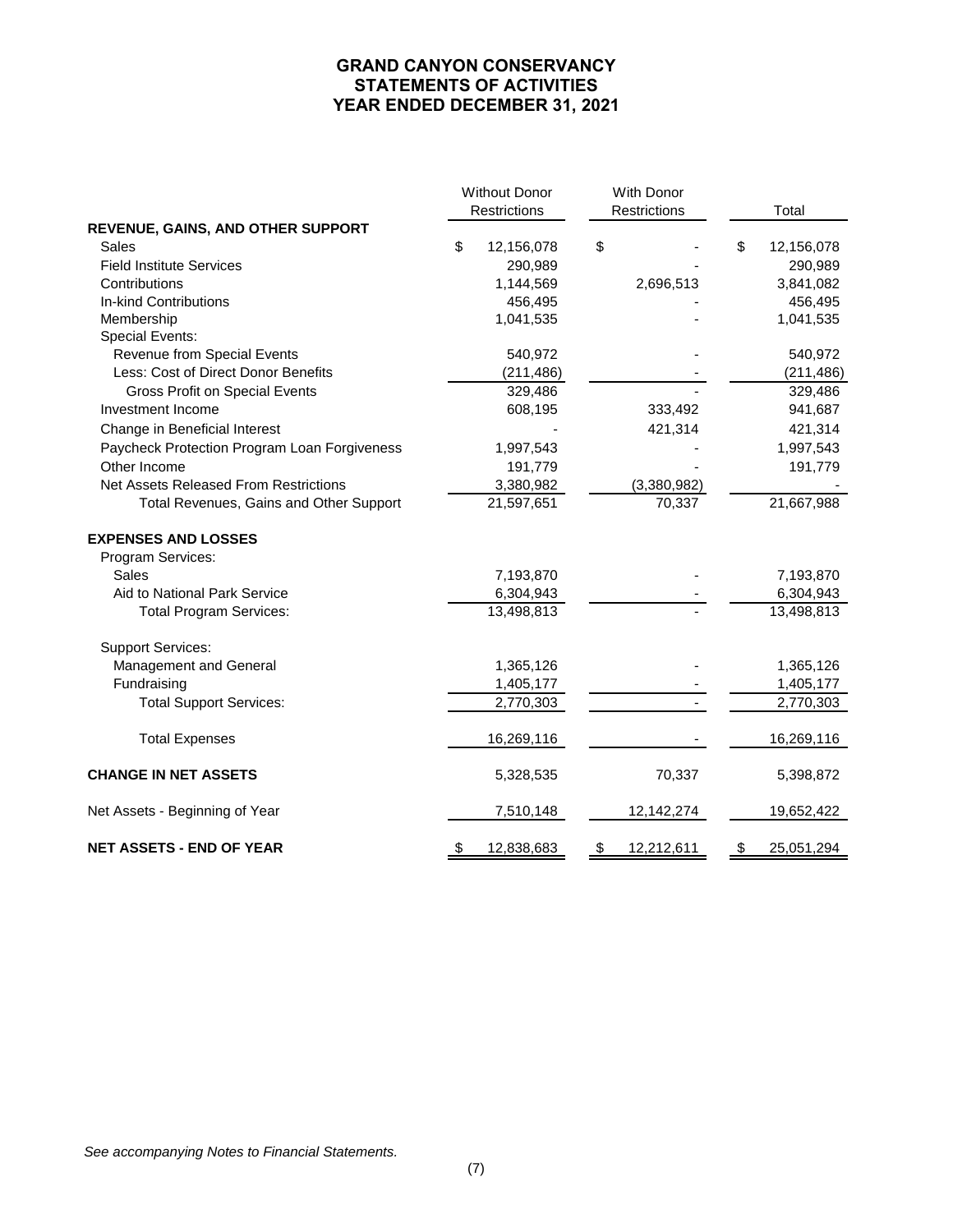# **GRAND CANYON CONSERVANCY STATEMENTS OF ACTIVITIES YEAR ENDED DECEMBER 31, 2020 (RESTATED)**

|                                              | <b>Without Donor</b><br>Restrictions | With Donor<br>Restrictions | Total            |
|----------------------------------------------|--------------------------------------|----------------------------|------------------|
| REVENUE, GAINS, AND OTHER SUPPORT            |                                      |                            |                  |
| Sales                                        | \$<br>5,357,260                      | \$                         | \$<br>5,357,260  |
| <b>Field Institute Services</b>              | 126,707                              |                            | 126,707          |
| Contributions                                | 1,547,220                            | 591,737                    | 2,138,957        |
| In-kind Contributions                        | 395,028                              |                            | 395,028          |
| Membership                                   | 702,619                              |                            | 702,619          |
| Special Events:                              |                                      |                            |                  |
| Revenue from Special Events                  | 364,832                              |                            | 364,832          |
| Less: Cost of Direct Donor Benefits          | (130, 040)                           |                            | (130, 040)       |
| <b>Gross Profit on Special Events</b>        | 234,792                              |                            | 234,792          |
| Investment Income                            | 132,783                              | 1,139,553                  | 1,272,336        |
| Change in Beneficial Interest                |                                      | 153,667                    | 153,667          |
| Other Income                                 | 137,436                              |                            | 137,436          |
| <b>Net Assets Released From Restrictions</b> | 1,784,975                            | (1,784,975)                |                  |
| Total Revenues, Gains and Other Support      | 10,418,820                           | 99,982                     | 10,518,802       |
| <b>EXPENSES AND LOSSES</b>                   |                                      |                            |                  |
| Program Services:                            |                                      |                            |                  |
| Sales                                        | 3,761,600                            |                            | 3,761,600        |
| Aid to National Park Service                 | 4,982,520                            |                            | 4,982,520        |
| Aid to USDA Forest Service                   | 2,085                                |                            | 2,085            |
| <b>Total Program Services:</b>               | 8,746,205                            |                            | 8,746,205        |
| <b>Support Services:</b>                     |                                      |                            |                  |
| Management and General                       | 1,722,625                            |                            | 1,722,625        |
| Fundraising                                  | 1,331,727                            |                            | 1,331,727        |
| <b>Total Support Services:</b>               | 3,054,352                            |                            | 3,054,352        |
| <b>Total Expenses</b>                        | 11,800,557                           |                            | 11,800,557       |
| <b>CHANGE IN NET ASSETS</b>                  | (1,381,737)                          | 99,982                     | (1, 281, 755)    |
| Net Assets - Beginning of Year               | 8,098,751                            | 12,835,426                 | 20,934,177       |
| Correction of an Error                       | 793,134                              | (793, 134)                 |                  |
| Net Assets Beginning of Year as Restated     | 8,891,885                            | 12,042,292                 | 20,934,177       |
| <b>NET ASSETS - END OF YEAR</b>              | \$<br>7,510,148                      | \$<br>12,142,274           | \$<br>19,652,422 |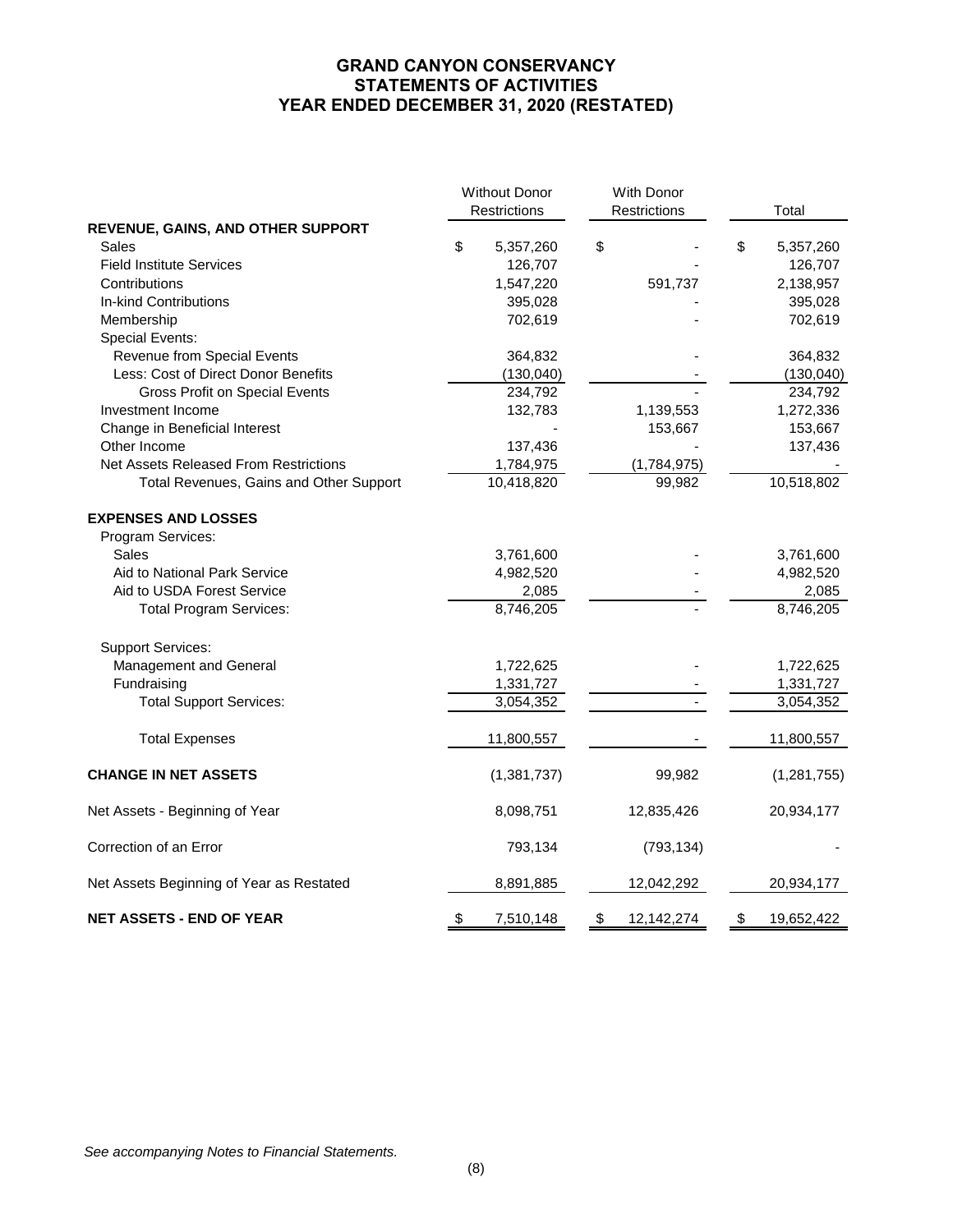# **GRAND CANYON CONSERVANCY STATEMENTS OF FUNCTIONAL EXPENSES YEAR ENDED DECEMBER 31, 2021**

|                                                                                            |    |           |     | Program Services                   |     |                              | <b>Support Services</b> |                           |    |                          |      |                              |    |                                 |    |            |
|--------------------------------------------------------------------------------------------|----|-----------|-----|------------------------------------|-----|------------------------------|-------------------------|---------------------------|----|--------------------------|------|------------------------------|----|---------------------------------|----|------------|
|                                                                                            |    | Sales     |     | Aid to National<br>Park Services * |     | Total<br>Program<br>Services |                         | Management<br>and General |    | Fundraising              |      | Total<br>Support<br>Services |    | <b>Direct</b><br>Donor Benefits |    | Total      |
| <b>EXPENSE CATEGORY</b>                                                                    |    |           |     |                                    |     |                              |                         |                           |    |                          |      |                              |    |                                 |    |            |
| Advertising                                                                                | \$ | 7,391     | \$  | 133,658                            | \$. | 141,049                      | \$                      | 5,632                     | \$ | 460,000                  | \$   | 465,632                      | \$ |                                 | \$ | 606,681    |
| <b>Bank Charges</b>                                                                        |    | 303,818   |     | 24,056                             |     | 327,874                      |                         | 8,494                     |    | 16,460                   |      | 24,954                       |    |                                 |    | 352,828    |
| <b>Board Expense</b>                                                                       |    |           |     |                                    |     |                              |                         | 16,871                    |    |                          |      | 16,871                       |    |                                 |    | 16,871     |
| Cost of Goods Sold                                                                         |    | 5,269,233 |     |                                    |     | 5,269,233                    |                         |                           |    |                          |      |                              |    |                                 |    | 5,269,233  |
| Depreciation                                                                               |    |           |     |                                    |     |                              |                         | 139,343                   |    | $\blacksquare$           |      | 139,343                      |    |                                 |    | 139,343    |
| Dues and Subscriptions                                                                     |    | 1,675     |     | 1,575                              |     | 3,250                        |                         | 14,052                    |    | 6,689                    |      | 20,741                       |    |                                 |    | 23,991     |
| <b>Employee Benefits</b>                                                                   |    | 155,876   |     | 163,338                            |     | 319,214                      |                         | 76,598                    |    | 41,318                   |      | 117,916                      |    |                                 |    | 437,130    |
| Grants and Aid                                                                             |    | 39,622    |     | 3,530,121                          |     | 3,569,743                    |                         |                           |    |                          |      |                              |    | 211,486                         |    | 3,781,229  |
| Insurance                                                                                  |    |           |     | 14,644                             |     | 14,644                       |                         | 68,035                    |    | $\overline{\phantom{a}}$ |      | 68,035                       |    |                                 |    | 82,679     |
| Legal and Professional                                                                     |    |           |     |                                    |     |                              |                         | 40,033                    |    | 14,312                   |      | 54,345                       |    |                                 |    | 54,345     |
| Other                                                                                      |    | 8,094     |     | 8,417                              |     | 16,511                       |                         | 22,267                    |    | 1,150                    |      | 23,417                       |    |                                 |    | 39,928     |
| <b>Out-Sourced Services</b>                                                                |    | 14,418    |     | 898,584                            |     | 913,002                      |                         | 23,534                    |    | 253,457                  |      | 276,991                      |    |                                 |    | 1,189,993  |
| Payroll Taxes                                                                              |    | 88,170    |     | 105,218                            |     | 193,388                      |                         | 37,401                    |    | 34,821                   |      | 72,222                       |    |                                 |    | 265,610    |
| Postage                                                                                    |    | 67,610    |     | 20,185                             |     | 87,795                       |                         | 2,567                     |    | 4,082                    |      | 6,649                        |    |                                 |    | 94,444     |
| Rent                                                                                       |    | 2,453     |     |                                    |     | 2,453                        |                         | 42,339                    |    |                          |      | 42,339                       |    |                                 |    | 44,792     |
| Repairs and Maintenance                                                                    |    | 33,424    |     | 17,628                             |     | 51,052                       |                         | 147,366                   |    | 29,448                   |      | 176,814                      |    |                                 |    | 227,866    |
| Salaries and Wages                                                                         |    | 1,107,605 |     | 1,312,301                          |     | 2,419,906                    |                         | 476,953                   |    | 481,151                  |      | 958,104                      |    |                                 |    | 3,378,010  |
| <b>Supplies</b>                                                                            |    | 43,917    |     | 40,890                             |     | 84,807                       |                         | 18,603                    |    | 52,387                   |      | 70,990                       |    |                                 |    | 155,797    |
| Travel                                                                                     |    | 6,090     |     | 18,483                             |     | 24,573                       |                         | 12,275                    |    | 6,217                    |      | 18,492                       |    |                                 |    | 43,065     |
| <b>Utilities</b>                                                                           |    | 44,474    |     | 15,845                             |     | 60,319                       |                         | 212,763                   |    | 3,685                    |      | 216,448                      |    |                                 |    | 276,767    |
| <b>Total Expenses by Function</b>                                                          | \$ | 7,193,870 | \$. | 6,304,943                          |     | 13,498,813                   | £.                      | 1,365,126                 | \$ | 1,405,177                | \$   | 2,770,303                    | \$ | 211,486                         | \$ | 16,480,602 |
| Less: Expenses Netted Against Revenues                                                     |    |           |     |                                    |     |                              |                         |                           |    |                          |      |                              |    |                                 |    |            |
| on the Statement of Activities                                                             |    |           |     |                                    |     |                              |                         |                           |    |                          |      |                              |    | (211, 486)                      |    | (211, 486) |
| Total Expenses Included in the<br><b>Expense Section of the Statement</b><br>of Activities |    | 7,193,870 | \$  | 6,304,943                          | \$  | 13,498,813                   | - \$                    | 1,365,126                 | \$ | 1,405,177                | - \$ | 2,770,303                    |    |                                 | \$ | 16,269,116 |
|                                                                                            |    |           |     |                                    |     |                              |                         |                           |    |                          |      |                              |    |                                 |    |            |

\*See Attachment A and B for a summary of aid to cooperating agencies.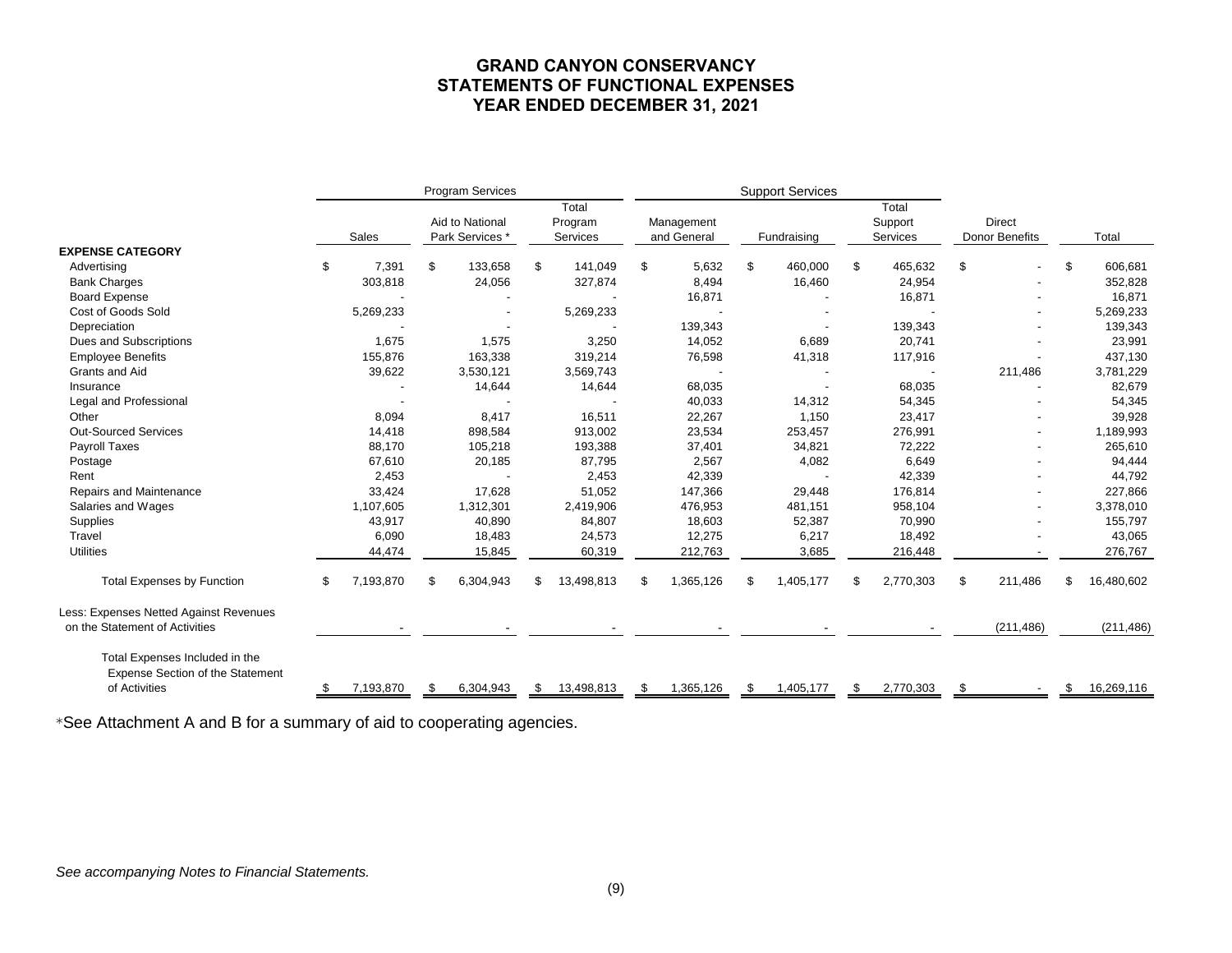# **GRAND CANYON CONSERVANCY STATEMENT OF FUNCTIONAL EXPENSES YEARS ENDED DECEMBER 31, 2020**

|                                                                                            |           |                                    | <b>Program Services</b>          |                              |                           | <b>Support Services</b>  |                              |                                 |                   |
|--------------------------------------------------------------------------------------------|-----------|------------------------------------|----------------------------------|------------------------------|---------------------------|--------------------------|------------------------------|---------------------------------|-------------------|
|                                                                                            | Sales     | Aid to National<br>Park Services * | Aid to USDA<br>Forest Services * | Total<br>Program<br>Services | Management<br>and General | Fundraising              | Total<br>Support<br>Services | <b>Direct</b><br>Donor Benefits | Total             |
| <b>EXPENSE CATEGORY</b>                                                                    |           |                                    |                                  |                              |                           |                          |                              |                                 |                   |
| Advertising                                                                                | \$        | \$<br>128,259                      | \$<br>$\sim$                     | \$<br>128,259                | \$<br>65                  | \$<br>395,998            | \$<br>396,063                | \$                              | \$<br>524,322     |
| <b>Bank Charges</b>                                                                        | 151,637   | 11,956                             |                                  | 163,593                      | 13,584                    | 12,103                   | 25,687                       |                                 | 189,280           |
| <b>Board Expense</b>                                                                       |           |                                    |                                  |                              | 29,097                    |                          | 29,097                       |                                 | 29,097            |
| Cost of Goods Sold                                                                         | 2,367,742 |                                    |                                  | 2,367,742                    |                           | $\overline{\phantom{a}}$ |                              |                                 | 2,367,742         |
| Depreciation                                                                               |           |                                    |                                  |                              | 175,178                   |                          | 175,178                      |                                 | 175,178           |
| Dues and Subscriptions                                                                     |           | 1,212                              |                                  | 1,212                        | 20,685                    | 7,024                    | 27,709                       |                                 | 28,921            |
| <b>Employee Benefits</b>                                                                   | 192,279   | 281,448                            |                                  | 473,727                      | 137,523                   | 56,456                   | 193,979                      |                                 | 667,706           |
| Grants and Aid                                                                             |           | 2,245,373                          | 2,085                            | 2,247,458                    |                           |                          |                              | 130,040                         | 2,377,498         |
| Insurance                                                                                  |           | 3,414                              |                                  | 3,414                        | 120,969                   |                          | 120,969                      |                                 | 124,383           |
| Legal and Professional                                                                     |           |                                    |                                  |                              | 28,979                    | 22,955                   | 51,934                       |                                 | 51,934            |
| Other                                                                                      | 2,987     | 8,543                              |                                  | 11,530                       | 6,274                     | 714                      | 6,988                        |                                 | 18,518            |
| <b>Out-Sourced Services</b>                                                                | 10,374    | 606,428                            | $\sim$                           | 616,802                      | 49,114                    | 177,389                  | 226,503                      |                                 | 843,305           |
| Payroll Taxes                                                                              | 59,094    | 108,416                            |                                  | 167,510                      | 47,611                    | 38,831                   | 86,442                       |                                 | 253,952           |
| Postage                                                                                    | 54,492    | 7,500                              |                                  | 61,992                       | 2,720                     | 3,507                    | 6,227                        |                                 | 68,219            |
| Rent                                                                                       | 1,249     |                                    |                                  | 1,249                        | 43,959                    | 274                      | 44,233                       |                                 | 45,482            |
| Repairs and Maintenance                                                                    |           | 3,604                              |                                  | 3,604                        | 89,759                    | 35,662                   | 125,421                      |                                 | 129,025           |
| Salaries and Wages                                                                         | 837,652   | 1,518,327                          |                                  | 2,355,979                    | 682,718                   | 553,068                  | 1,235,786                    |                                 | 3,591,765         |
| Supplies                                                                                   | 40,449    | 36,238                             |                                  | 76,687                       | 52,105                    | 16,283                   | 68,388                       |                                 | 145,075           |
| Travel                                                                                     | 1,679     | 16,333                             |                                  | 18,012                       | 31,354                    | 6,160                    | 37,514                       |                                 | 55,526            |
| <b>Utilities</b>                                                                           | 41,966    | 5,469                              |                                  | 47,435                       | 190,931                   | 5,303                    | 196,234                      |                                 | 243,669           |
| <b>Total Expenses by Function</b>                                                          | 3,761,600 | 4,982,520                          | 2,085                            | 8,746,205                    | 1,722,625                 | 1,331,727                | 3,054,352                    | 130,040                         | 11,930,597        |
| Less: Expenses Netted Against Revenues                                                     |           |                                    |                                  |                              |                           |                          |                              |                                 |                   |
| on the Statement of Activities                                                             |           |                                    |                                  |                              |                           |                          |                              | (130, 040)                      | (130, 040)        |
| Total Expenses Included in the<br><b>Expense Section of the Statement</b><br>of Activities | 3.761.600 | 4,982,520                          | 2,085                            | 8,746,205<br>\$              | 1,722,625                 | 1.331.727                | 3,054,352<br>\$.             |                                 | 11,800,557<br>\$. |
|                                                                                            |           |                                    |                                  |                              |                           |                          |                              |                                 |                   |

\*See Attachment A and B for a summary of aid to cooperating agencies.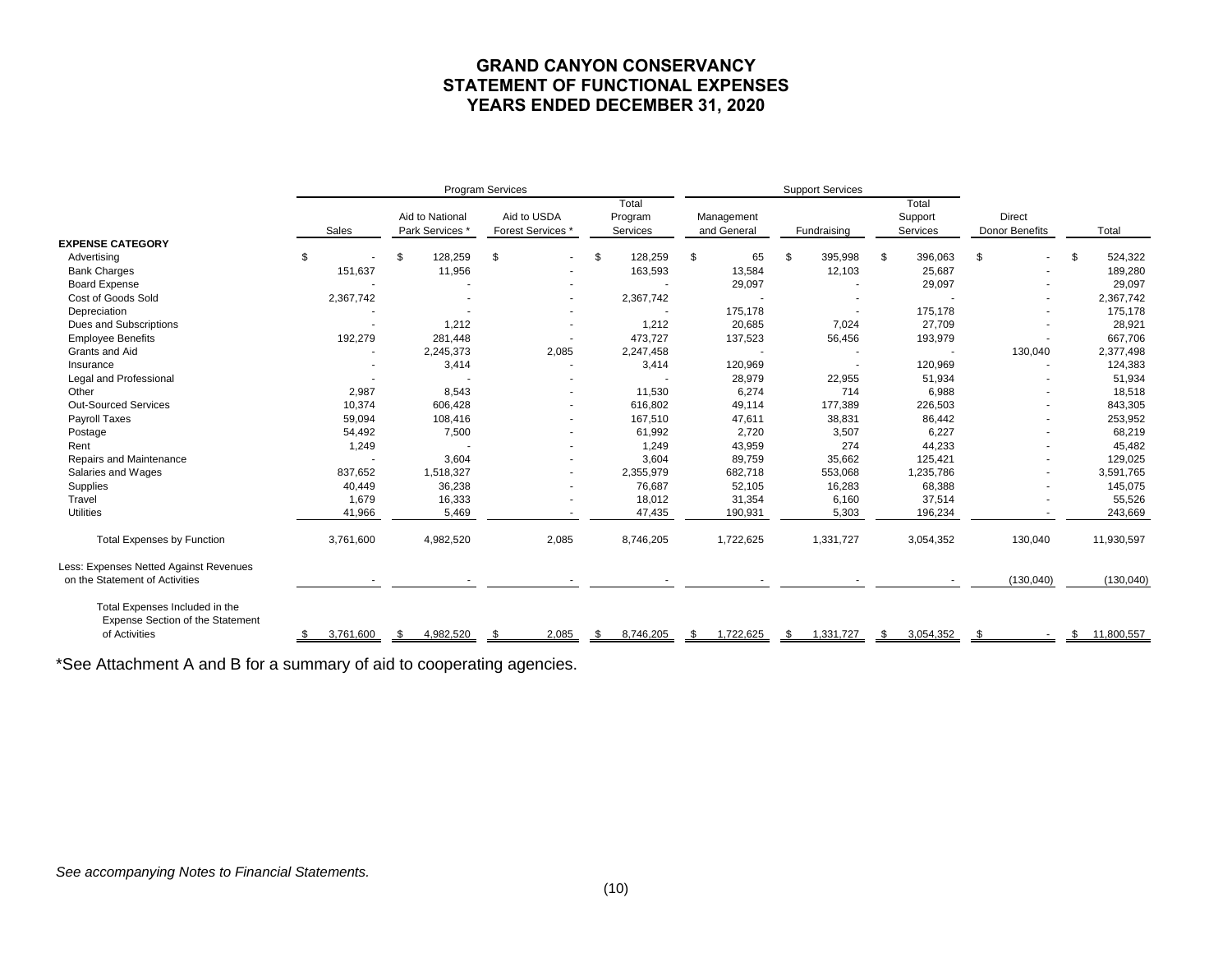# **GRAND CANYON CONSERVANCY STATEMENTS OF CASH FLOWS YEARS ENDED DECEMBER 31, 2021 AND 2020**

|                                                               | 2021            | 2020                |
|---------------------------------------------------------------|-----------------|---------------------|
| <b>CASH FLOWS FROM OPERATING ACTIVITIES</b>                   |                 |                     |
| Change in Net Assets                                          | \$<br>5,398,872 | \$<br>(1, 281, 755) |
| Adjustments to Reconcile Change in Net Assets to Net Cash     |                 |                     |
| Provided (Used) by Operating Activities:                      |                 |                     |
| Depreciation                                                  | 139,343         | 175,178             |
| <b>Bad Expense</b>                                            | 254             |                     |
| Loss on Sale of Property and Equipment                        | 9,844           |                     |
| Forgiveness of Paycheck Protection Program Loans              | (1,997,543)     |                     |
| Net Realized and Unrealized Gains on Investments              | (762, 238)      | (1, 272, 336)       |
| Change in Beneficial Interests Held at a Community Foundation | (421, 314)      | (153, 667)          |
| Distributions from Beneficial Interests Held at a Community   |                 |                     |
| Foundation                                                    | 49,800          |                     |
| Contributions Restricted for Long Term Investment             | (187, 830)      |                     |
| Net Transfer from Permanent Endowment                         |                 | 16,200              |
| Net Cash Transfer                                             |                 | 736,890             |
| Deferred Interest for Paycheck Protection Loan                |                 | 6,538               |
| (Increase) Decrease in Assets:                                |                 |                     |
| <b>Accounts Receivable</b>                                    | (46, 218)       | 8,540               |
| Pledges Receivable                                            | (58, 166)       | 147,734             |
| Inventories                                                   | (505, 227)      | 441,934             |
| <b>Prepaid Expenses</b>                                       | (71, 398)       | 60,518              |
| <b>Other Current Assets</b>                                   | 7,298           | 5,200               |
| Increase (Decrease) in Liabilities:                           |                 |                     |
| <b>Accounts Payable</b>                                       | 180,585         | (361, 277)          |
| <b>Accrued Liabilities</b>                                    | 112,647         | (111, 280)          |
| <b>Customer Deposits</b>                                      | (118,084)       | (80, 545)           |
| <b>Other Current Liabilities</b>                              | (10, 966)       | 5,214               |
| Net Cash Provided (Used) by Operating Activities              | 1,719,659       | (1,656,914)         |
| <b>CASH FLOW FROM INVESTING ACTIVITIES</b>                    |                 |                     |
| Purchase of Investments                                       | (345, 032)      | (144, 845)          |
| Sales of Investments                                          | 112,571         |                     |
| Purchase of Property and Equipment                            | (71, 883)       | (31, 374)           |
| Net Cash Used by Investing Activities                         | (304, 344)      | (176, 219)          |
| <b>CASH FLOWS FROM FINANCING ACTIVITIES</b>                   |                 |                     |
| Proceed from Protection Program Loan                          | 892,912         | 1,098,093           |
| Cash Received for Endowment                                   | 187,830         |                     |
| Net Cash Provided by Financing Activities                     | 1,080,742       | 1,098,093           |
| <b>CHANGES IN CASH AND CASH EQUIVALENTS</b>                   | 2,496,057       | (735,040)           |
| Cash and Cash Equivalents - Beginning of Year                 | 2,651,598       | 3,386,638           |
| CASH AND CASH EQUIVALENTS - END OF YEAR                       | \$<br>5,147,655 | \$<br>2,651,598     |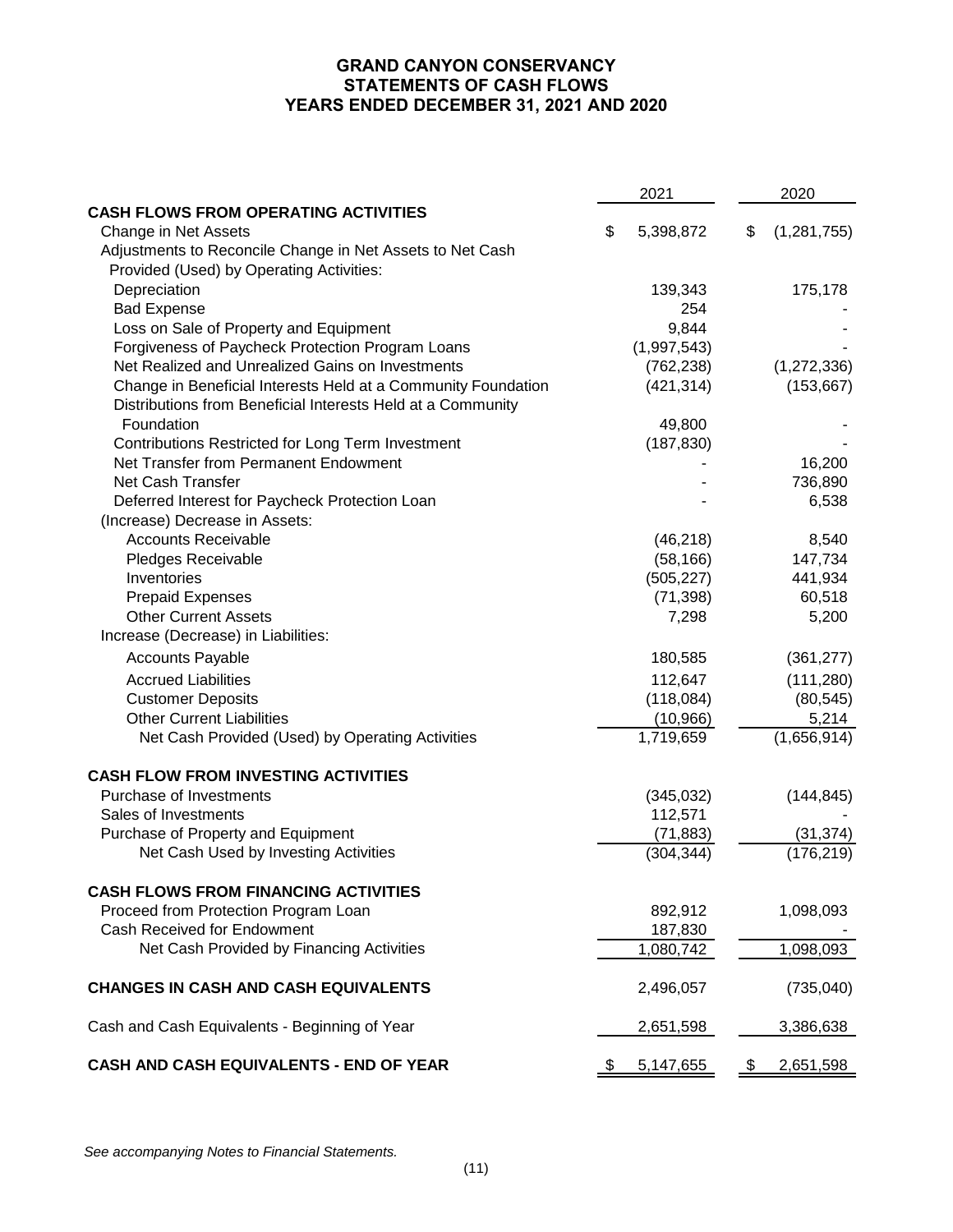# **NOTE 1 SUMMARY OF SIGNIFICANT ACCOUNTING POLICIES**

Grand Canyon Conservancy (the Conservancy) is the official nonprofit partner of Grand Canyon National Park, raising private funds, operating retail shops within the park, and providing premier guided educational programs about the natural and cultural history of the region. Our supporters fund projects including trails and historic building preservation, educational programs for the public, and the protection of wildlife and their natural habitat.

The significant accounting policies of the Conservancy follow:

### **Use of Estimates**

The preparation of financial statements in conformity with generally accepted accounting principles requires management to make estimates and assumptions that affect certain reported amounts and disclosures. Accordingly, actual results could differ from those estimates.

### **Cash and Cash Equivalents**

For purposes of the statement of cash flows, the Conservancy considers all highly-liquid investments with an initial maturity of three months or less to be cash equivalents.

#### **Investments**

Investments are recorded at fair value. Unrealized gains and losses are accounted for as investment income.

### **Accounts Receivable**

Accounts receivable are stated at the amount management expects to collect from outstanding balances. Management provides for probable uncollectible amounts through a provision for bad debt expense and an adjustment to a valuation allowance based on its assessment of the current status of individual accounts. Balances that are still outstanding after management has used reasonable collection efforts are written off through a charge to the valuation allowance and a credit to accounts receivable. As of December 31, 2021 and 2020, management estimated all of the Conservancy's account receivable to be collectable, and accordingly no allowance for bad debt has been recorded in the financial statements.

### **Pledges Receivable**

Promises to donate made by individuals, foundations, trusts, or governmental entities are recorded as pledges receivable. The values are stated at the amount management expects to collect from the outstanding balances. Balances that are still outstanding after management has made all reasonable collection efforts, are written off and charged to an allowance account for uncollectable pledges. Refer to Note 7 for information on pledges receivable balances presented in this financial report.

#### **Inventory**

The Conservancy maintains inventories of merchandise held for resale at each of its eight retail stores, online marketplace, and distribution center. Inventories are valued at the lower of cost or net realizable value.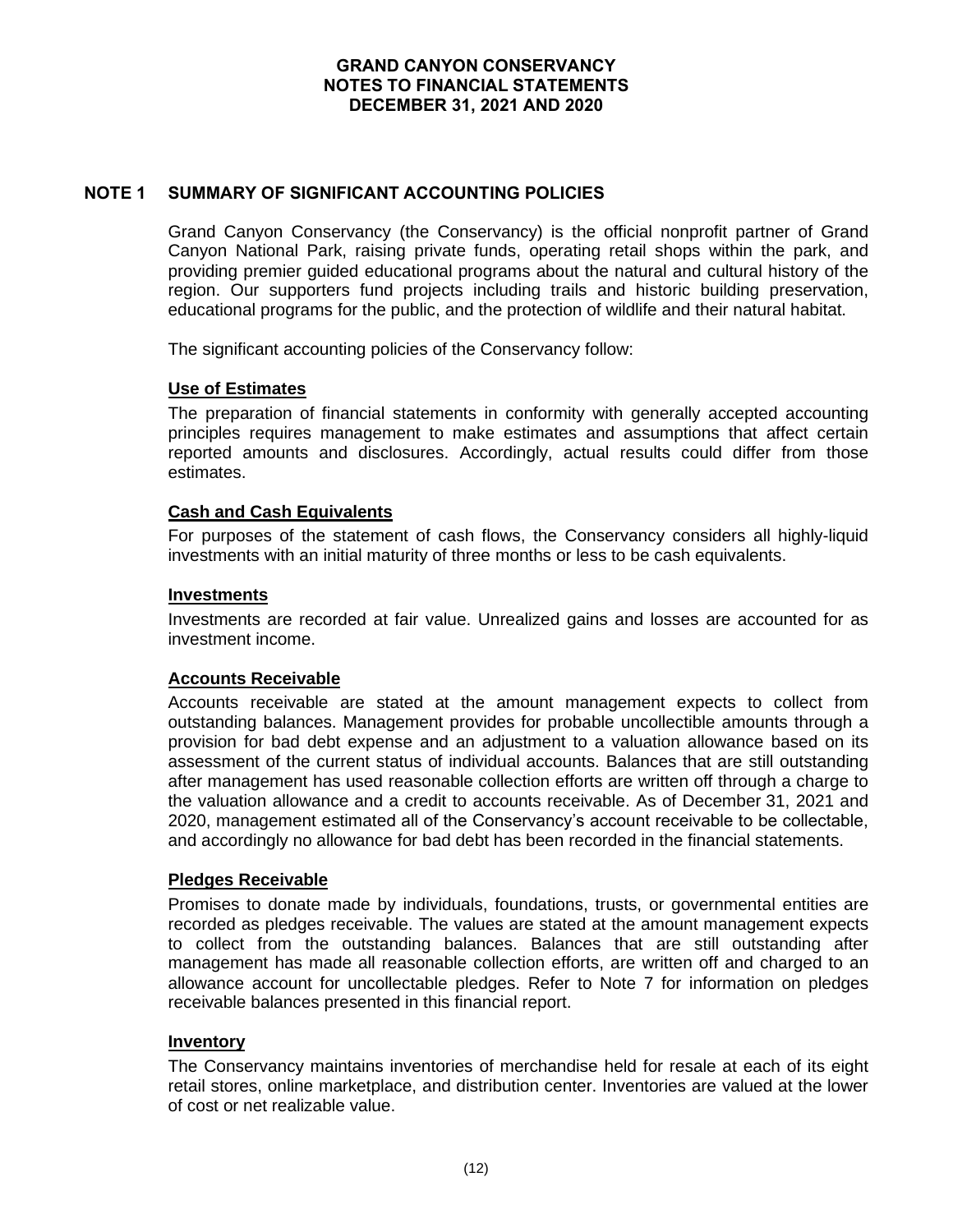## **NOTE 1 SUMMARY OF SIGNIFICANT ACCOUNTING POLICIES (CONTINUED)**

#### **Property and Equipment**

Property and equipment costing \$1,000 or more are stated at cost, or if donated, at the estimated value on the date received. The Conservancy depreciates its property and equipment over the estimated useful lives of the assets using the straight-line method as follows:

| Furniture, Fixtures, and Equipment | 3 to 10 Years  |
|------------------------------------|----------------|
| Mobile Homes                       | 10 to 15 Years |
| Vehicles                           | 5 to 7 Years   |
| Website                            | 4 Years        |

## **Building Improvement and Facilities**

*Building Improvements*: The Conservancy operates its programs on and offers assistance in the preservation of the Grand Canyon National Park's land and buildings, which are owned by NPS. From time to time, the Conservancy makes improvements to NPS' buildings. These building improvements are expensed as incurred and have been included in Aid to National Park Service in the Statement of Activities.

*Facilities*: The Conservancy utilizes office retail space in buildings owned by NPS as part of its agreement as a cooperating association. The space is provided for the mutual benefit of both parties and no value is recorded in these financial statements, as comparable rent opportunities are not available.

# **Art Collection**

The Conservancy collects and displays fine art and folk arts and crafts that pertain to the natural and cultural resources of Grand Canyon National Park and surrounding regions. The Conservancy maintains and adds to its art collections through third-party gifts, donations and bequests. The art collection is preserved and restored in order to maintain its original value. The art collection and contributed items are not recognized in the financial statements.

### **Customer Deposits**

Customer deposits received in advance of Field Institute courses are recorded as liabilities on the statement of financial position and recognized as revenue during the period in which the course occurs.

### **Sales**

Revenue for store sales is recognized when the customer receives and pays for the merchandise. For online transactions, revenue is recognized when ordered and shipped.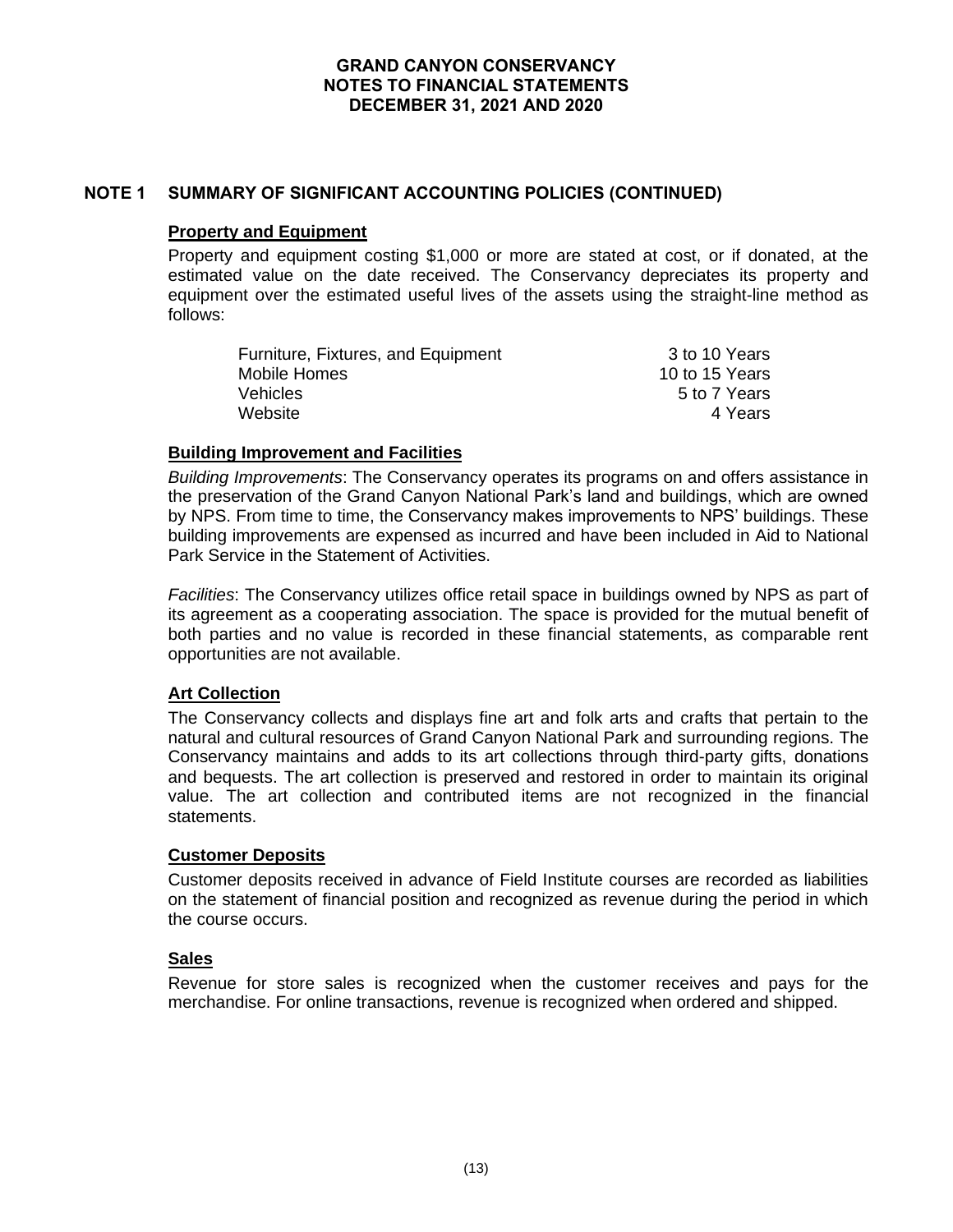# **NOTE 1 SUMMARY OF SIGNIFICANT ACCOUNTING POLICIES (CONTINUED)**

# **Contributions**

Contributions are recorded as with or without restriction depending on the existence or nature of any donor restrictions. All contributions are available for unrestricted use unless specifically restricted by the donor. Contributions are recognized when the donor makes a promise to give to the Conservancy that is, in substance, unconditional. Donor-restricted contributions are reported as increases in net assets with donor restrictions depending on the nature of the restrictions. When a restriction expires, net assets with donor restrictions are reclassified to net assets without donor restrictions.

# **Membership Income**

The Conservancy provides memberships to patrons in exchange for discounts on merchandise and other nominal benefits. Membership income is recognized as income in the period received.

## **Functional Expense Allocation**

The financial statements report certain categories of expenses that are attributable to more than one program or supporting function. Therefore, these expenses require allocation on a reasonable basis that is consistently applied. The expenses that are allocated include salaries and wages, payroll taxes and employee benefits, which are allocated on the basis of estimates of time and effort, as well as other expenditures based on direct costs when possible, or indirect costs based on employee hours devoted to each function. Costs have been allocated for specific groupings of support provided to the Grand Canyon National Park using the following parameters:

Interpretation – the Conservancy's membership services are fully allocated to this service. Specific Direct Aid project funding that benefits Grand Canyon National Park Division of Interpretation and Resource Education are applied on a direct cost basis. The Conservancy provides marketing services to help enhance the visitor experience when at the Park. Marketing service personnel and some expenses are allocated on estimate of time on projects.

Research – costs are allocated on a direct expenditure basis for each Park sub-project funded by the Conservancy.

Free Publications – costs are allocated on a direct expenditure basis for publications that are given to visitors at no expense.

Structures and Facilities – the Conservancy provides Facility Management services to selected buildings within the Grand Canyon National Park. Some of these facilities are designated to be historic requiring special care. The Conservancy allocates the employees providing these services as well as all direct material and project costs to this category.

Information Assistance – the Conservancy employees provide a variety of guest services to the Park visitors which help enhance the visitor experience. Employee expenses from the Merchandise Sales group and the supporting Distribution Center, Publishing Services, and General and Administrative management are allocated this category support provided to the Park.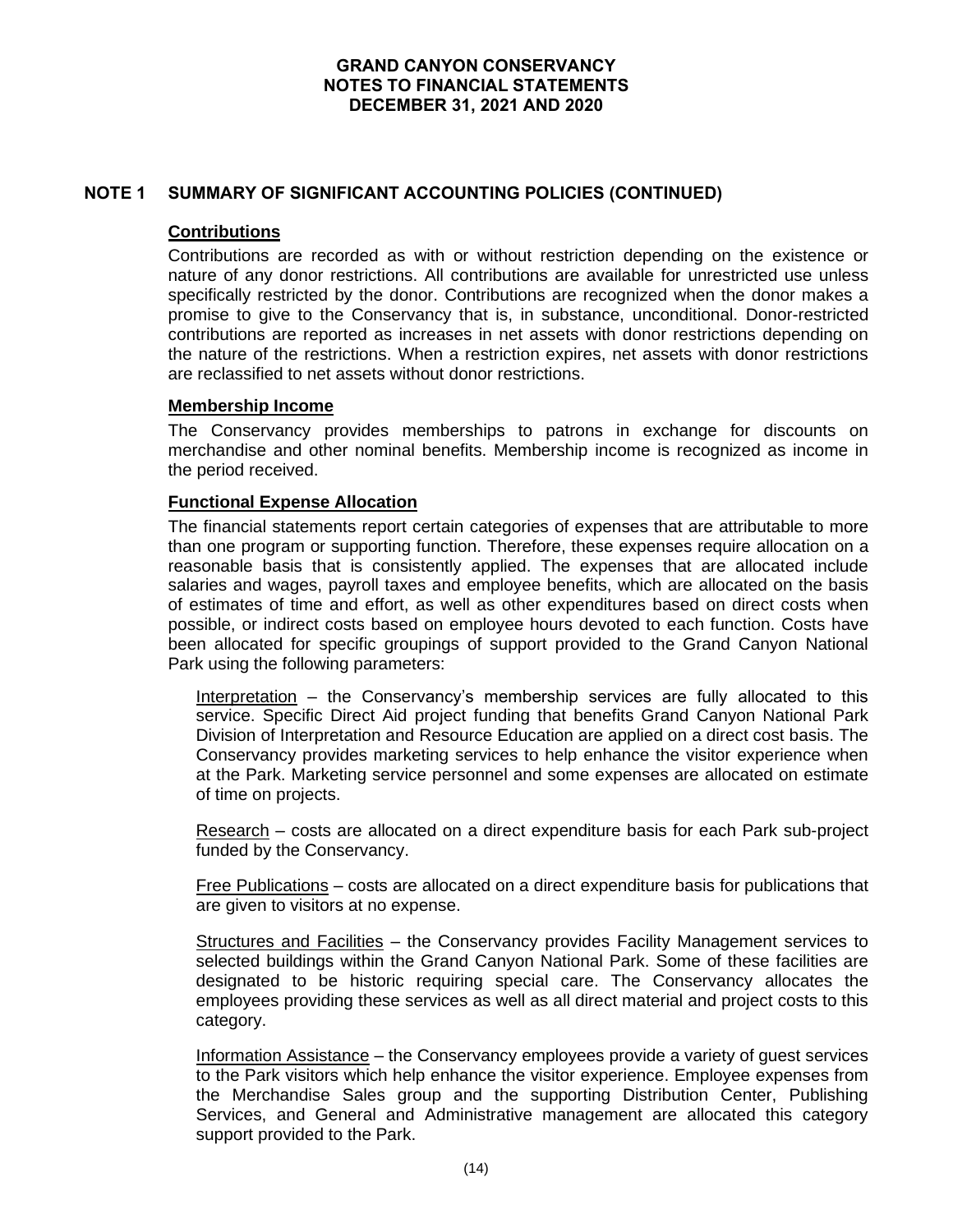## **NOTE 1 SUMMARY OF SIGNIFICANT ACCOUNTING POLICIES (CONTINUED)**

#### **Functional Expense Allocation (Continued)**

Interpretive Programs – Three Conservancy program groups, the Field Institute, the Canyon Field School and the annual Celebration of Arts event are fully allocated to this category. Additionally, specific projects' costs are fully allocated to interpretive programs.

Pre-Publication Expenses - the Conservancy produces various publications to support the interpretation of the Grand Canyon whether scientific, historic or cultural. Specific pre-publication expenses are charged off as incurred and allocated to this category.

Organizational Allocations – the Conservancy applies most operating costs to the department responsible for the cost incurred on a direct cost basis. There are some management level employees whose costs and benefits are allocated across particular departments where they have business responsibilities.

### **Provision for Income Tax**

No provision has been made for federal income taxes because the Conservancy is exempt from federal income tax as an educational organization under Section 501(c)(3) of the Internal Revenue Code. Aid to National Park Service is donated at cost.

The Conservancy's Forms 990, Return of Organization Exempt from Income Tax, for the years ending 2019, 2020 and 2021 are subject to examination by the IRS, generally for three years after they were filed.

### **Reclassifications**

Certain reclassifications of amounts previously reported have been made to the accompanying consolidated financial statements to maintain consistency between periods presented. The reclassifications had no impact on previously reported net assets.

### **Date of Management's Review**

In preparing these financial statements, the Conservancy has evaluated events and transactions for potential recognition or disclosure through April 23, 2022, the date the financial statements were available to be issued.

# **NOTE 2 CASH AND CASH EQUIVALENTS**

The Conservancy maintains cash and cash equivalents and investment accounts at several financial institutions, which are insured and limited amounts by the Federal Deposit Insurance Corporation (FDIC) or covered under Securities Investor Protection Corporation (SIPC). Balances may at times exceed FDIC or SIPC limits; however, the Conservancy manages the concentration of credit risk by maintaining deposits in multiple financial institutions.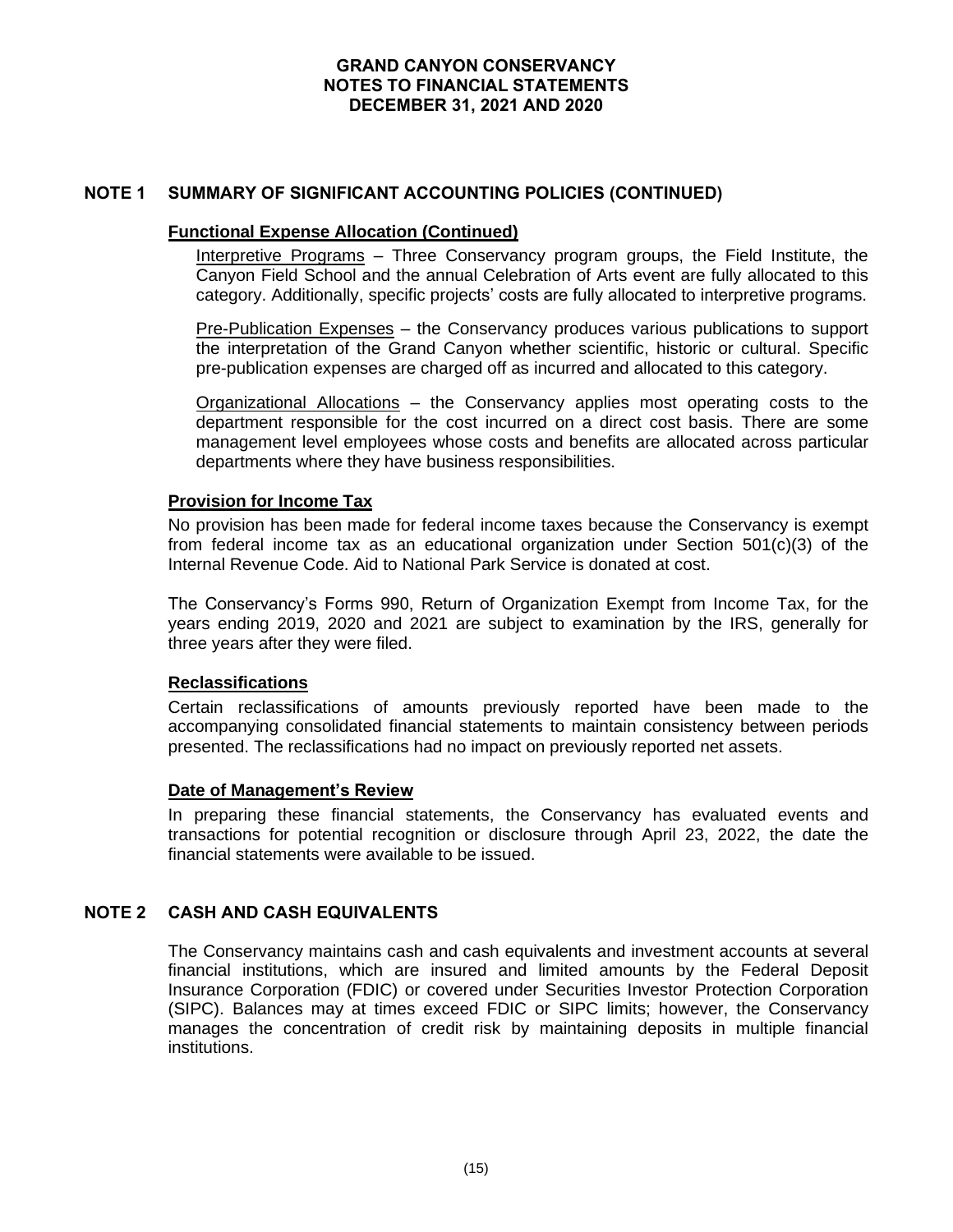# **NOTE 3 LIQUIDITY AND AVAILABILITY OF FINANCIAL ASSETS**

The following reflects the Conservancy's financial assets available within one year of the statement of financial position date, reduced by amounts not available for general use because of contractual or donor-imposed restrictions within one year of the balance sheet date. Amounts not available include amounts set aside for long-term investing that could be drawn upon if the governing board approves that action.

|                                                                                                                                                                                                                |     |                                             | 2020                                      |
|----------------------------------------------------------------------------------------------------------------------------------------------------------------------------------------------------------------|-----|---------------------------------------------|-------------------------------------------|
|                                                                                                                                                                                                                |     | 2021                                        | (Restated)                                |
| Cash and Cash Equivalents                                                                                                                                                                                      | \$. | 5,147,655                                   | \$<br>2,651,598                           |
| Investments                                                                                                                                                                                                    |     | 10,930,746                                  | 10,414,913                                |
| Accounts Receivable                                                                                                                                                                                            |     | 83,671                                      | 37,453                                    |
| Pledges Receivable, Current                                                                                                                                                                                    |     | 446,932                                     | 522,350                                   |
| Subtotal                                                                                                                                                                                                       |     | 16,609,004                                  | 13,626,314                                |
| Less Those Unavailable for General Expenditures<br>Within One Year, Due to:<br><b>Contractual or Donor-Imposed Restrictions:</b><br>Restricted by Donor With Purpose Restrictions,<br>Not Including Endowments |     | (4,708,930)                                 | (5,757,764)                               |
| Board Designations:<br><b>Strategic Operating Reserve</b><br>Direct Aid to National Park Service Programs<br>Subtotal                                                                                          |     | (1,795,448)<br>(1,321,883)<br>(3, 117, 331) | (1,741,840)<br>(1,054,399)<br>(2,796,239) |
| Financial Assets Available to Meet Cash Needs<br>for General Expenditures With One Year                                                                                                                        |     | 8,782,743                                   | 5,072,311                                 |

The Board of Directors of the Conservancy has designated the establishment and maintenance of a strategic operating reserve account. The operating reserve account is to be utilized in the event of a significant interruption or extended Park closure due to natural or governmental events. The required fund balance is reviewed annually, and the minimum account balance is defined for the subsequent year.

Short-term investments are available to fill unexpected liquidity needs that may arise in addition to general expenditures. The Conservancy typically has significant cash and cash equivalents to meet cash needs for general expenditures.

### **NOTE 4 INVESTMENTS AND FAIR VALUE MEASUREMENTS**

GAAP establishes a fair value hierarchy that prioritizes the inputs to valuation techniques used to measure fair value. The hierarchy gives the highest priority to unadjusted quoted prices in active markets for identical assets and liabilities (Level 1 measurements) and the lowest priority to measurements involving significant unobservable inputs (Level 3 measurements). The three levels of the fair value hierarchy are as follows: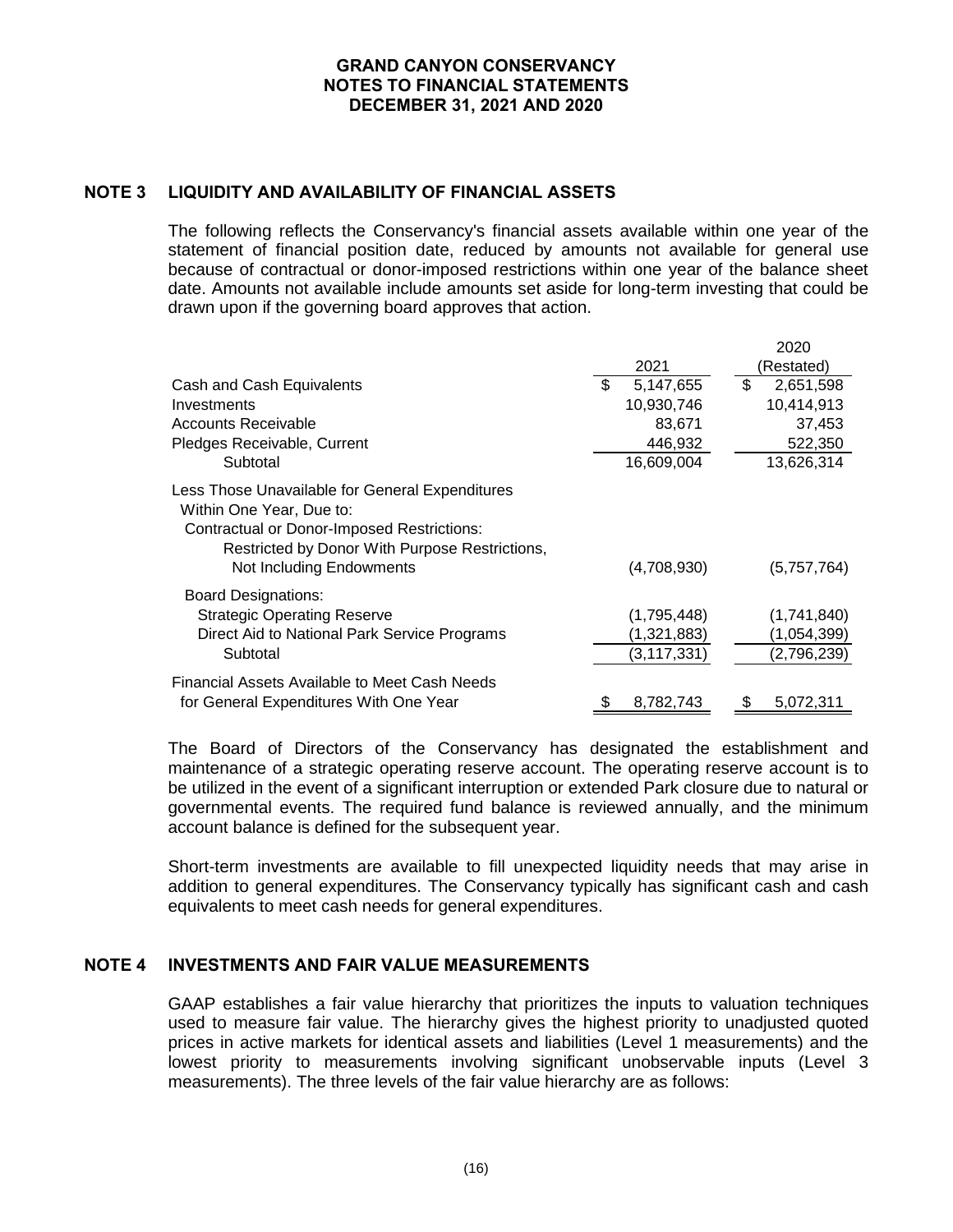#### **NOTE 4 INVESTMENTS AND FAIR VALUE MEASUREMENTS (CONTINUED)**

*Level 1* – Inputs are unadjusted quoted market prices in active markets for similar for identical assets or liabilities that the Conservancy can access at the measurement date.

*Level 2* – Inputs are based on significant observable inputs, including unadjusted quoted market prices for similar assets and liabilities in active markets, unadjusted quoted prices for identical or similar assets or liabilities in markets that are not active, or inputs other than quoted prices that are observable for the asset or liability.

*Level 3* – Unobservable inputs for the asset or liability are used to measure fair value to the extent that observable inputs are not available, thereby allowing for situation in which there is little, if any, market activity for the asset or liability at the measurement date.

The level of the fair value hierarchy within which a fair value measurement in its entirety falls is based on the lowest level input that is significant to the fair value measurement in its entirety.

|                                       |     | Level 1    | Level 2   |    | Level 3   |    | Assets Not<br>Held at Fair<br>Value | Total |              |
|---------------------------------------|-----|------------|-----------|----|-----------|----|-------------------------------------|-------|--------------|
| Assets:                               |     |            |           |    |           |    |                                     |       |              |
| Investments:                          |     |            |           |    |           |    |                                     |       |              |
| Cash and Cash Equivalents             | \$  |            | \$        | \$ | -         | \$ | 223.580                             | \$    | 223,580      |
| <b>Equity Securities</b>              |     | 6,515,829  |           |    | -         |    |                                     |       | 6,515,829    |
| <b>Fixed Income Bonds</b>             |     | 5,065,954  | 2,522,970 |    | ٠         |    |                                     |       | 7,588,924    |
| <b>Real Estate</b>                    |     | 712.881    |           |    |           |    |                                     |       | 712,881      |
| <b>Total Investments</b>              |     | 12,294,664 | 2,522,970 |    |           |    | 223.580                             |       | 15,041,214   |
| Beneficial Interest in Assets Held at |     |            |           |    |           |    |                                     |       |              |
| a Community Foundation                |     |            |           |    | 3,127,545 |    |                                     |       | 3,127,545    |
| Total                                 | SS. | 12,294,664 | 2,522,970 | S  | 3,127,545 | S  | 223,580                             |       | \$18,168,759 |

Fair value of assets measured on a recurring basis as of December 31, 2021 was as follows:

Fair value of assets measured on a recurring basis as of December 31, 2020 was as follows:

|                                       | Level 1      |                          | Level 2 |           |    | Level 3   | Assets Not<br>Held at Fair<br>Value | Total         |
|---------------------------------------|--------------|--------------------------|---------|-----------|----|-----------|-------------------------------------|---------------|
| Assets:                               |              |                          |         |           |    |           |                                     |               |
| Investments:                          |              |                          |         |           |    |           |                                     |               |
| Cash and Cash Equivalents             | \$           | $\overline{\phantom{a}}$ | \$      |           | \$ |           | \$<br>365.660                       | \$<br>365,660 |
| <b>Equity Securities</b>              |              | 5,861,258                |         |           |    |           |                                     | 5,861,258     |
| <b>Fixed Income Bonds</b>             |              | 4,658,243                |         | 2,596,400 |    |           |                                     | 7,254,643     |
| <b>Real Estate</b>                    |              | 564.954                  |         |           |    |           |                                     | 564,954       |
| <b>Total Investments</b>              |              | 11,084,455               |         | 2,596,400 |    |           | 365.660                             | 14,046,515    |
| Beneficial Interest in Assets Held at |              |                          |         |           |    |           |                                     |               |
| a Community Foundation                |              |                          |         |           |    | 2,756,031 |                                     | 2,756,031     |
| Total                                 | \$11,084,455 |                          | SБ      | 2,596,400 | S. | 2,756,031 | 365,660                             | \$16,802,546  |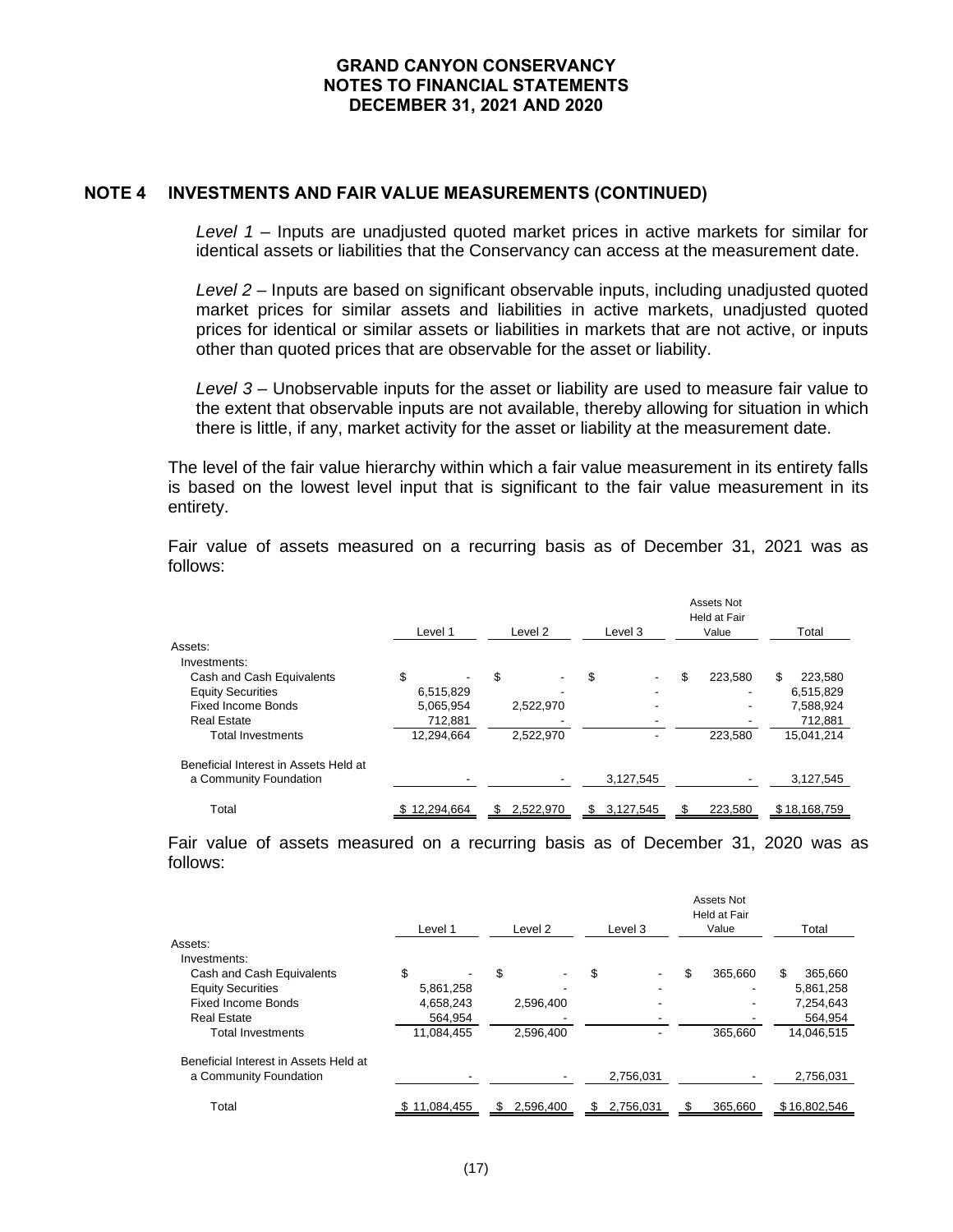### **NOTE 4 INVESTMENTS AND FAIR VALUE MEASUREMENTS (CONTINUED)**

For the valuation of fixed income bonds at December 31, 2021 and 2020, the Conservancy used significant other observable inputs, particularly dealer market prices for comparable investments as of the valuation date (Level 2).

Purchases, sales, transfers in and transfers out of Level 3 investments consist of the following for the years ended December 31:

|                  |    | 2020   |  |                          |
|------------------|----|--------|--|--------------------------|
| <b>Purchases</b> | J  |        |  |                          |
| <b>Sales</b>     | S  | ۰.     |  | $\overline{\phantom{a}}$ |
| Transfers In     | \$ | 50,000 |  | 25,000                   |
| Transfer Out     | c  | 99,800 |  | 96.200                   |

The following table describes the valuation techniques used to calculate fair value for assets in Level 3. There were no changes in valuation techniques and related inputs from the prior year.

| Quantitative Information About Level 3 Fair Value Measurements   |                                       |                                       |                                               |                                  |
|------------------------------------------------------------------|---------------------------------------|---------------------------------------|-----------------------------------------------|----------------------------------|
| Type of Assets                                                   |                                       | Fair Value at<br>December 31.<br>2021 | Principal<br>Valuation<br>Techniaue           | Unobservable<br>Inputs           |
| Beneficial Interests in Assets Held at<br>a Community Foundation | \$                                    | 3.127.545                             | <b>Fair Market</b><br>Value of<br>Investments | Value of<br>Underlying<br>Assets |
| Type of Assets                                                   | Fair Value at<br>December 31.<br>2020 |                                       | Principal<br>Valuation<br>Techniaue           | Unobservable<br>Inputs           |
| Beneficial Interests in Assets Held at<br>a Community Foundation | \$                                    | 2.756.031                             | <b>Fair Market</b><br>Value of<br>Investments | Value of<br>Underlying<br>Assets |

# **NOTE 5 BENEFICIAL INTEREST IN ASSETS HELD AT A COMMUNITY FOUNDATION**

The Conservancy had received a gift for an endowment which was transferred by the Conservancy to the Arizona Community Foundation. The original corpus is not redeemable by the Conservancy at any time. Distributions from earnings will be made by the Arizona Community Foundation to the Conservancy according to the Arizona Community Foundation's Endowment Spending Policy. The Conservancy's beneficial interest in this endowment being held by the National Organization is \$3,127,545 and \$2,756,031, respectively, as of December 31, 2021 and 2020.

# **NOTE 6 ACCOUNTS RECEIVABLE**

As of December 31, 2021, accounts receivable was \$83,671; no allowance was considered necessary. For December 31, 2020, accounts receivable was \$37,453.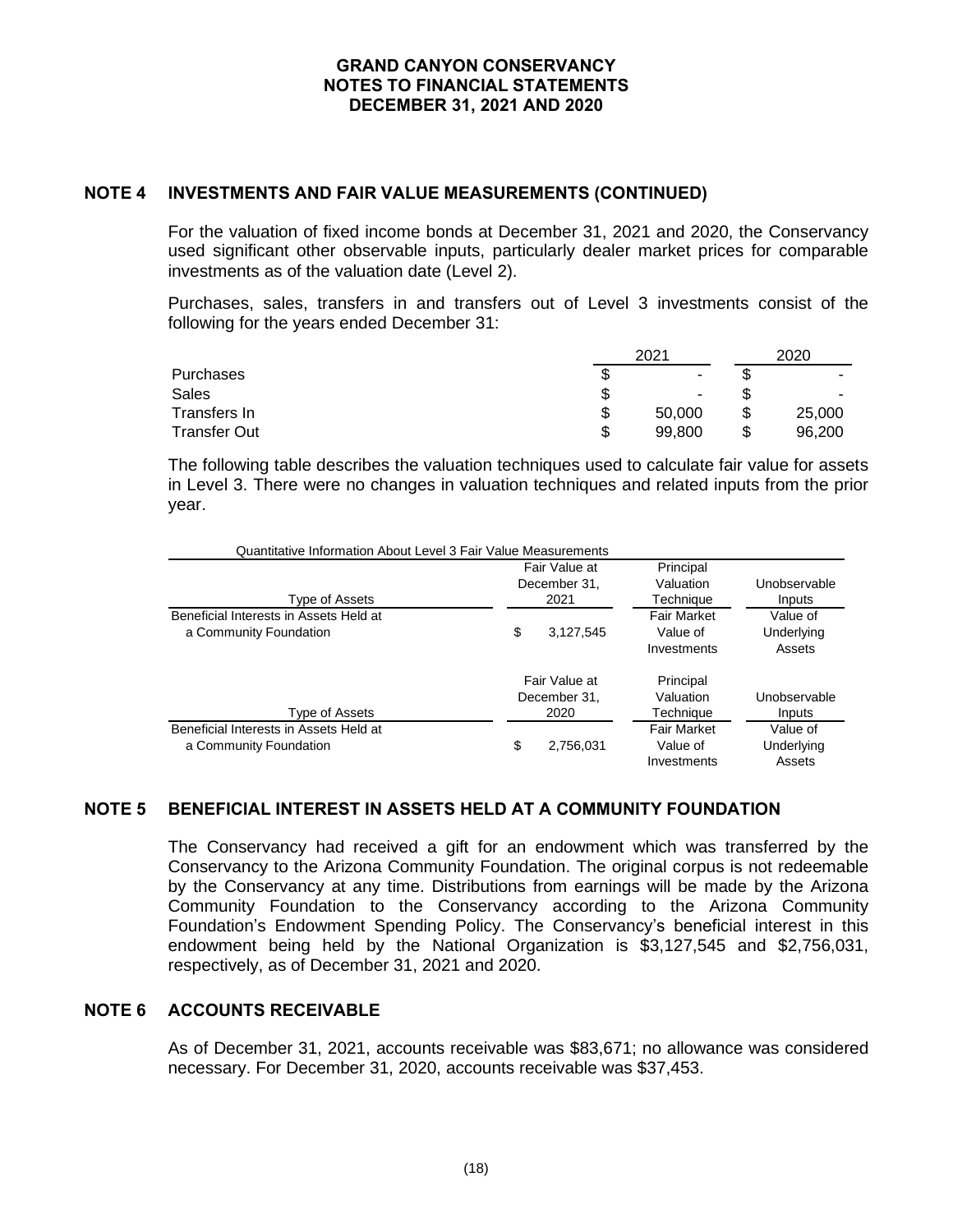# **NOTE 7 PLEDGES RECEIVABLE**

The Conservancy's pledges receivable consisted of the following as of December 31:

|                                       |  | 2020     |          |  |
|---------------------------------------|--|----------|----------|--|
| Due Within One Year                   |  | 446.932  | 522,350  |  |
| Due Within Two to Five Years          |  | 281,330  | 148,000  |  |
| Total                                 |  | 728.262  | 670,350  |  |
| <b>Allowance for Doubtful Pledges</b> |  | (26,000) | (26,000) |  |
| Total Pledge Receivable, Net          |  | 702.262  | 644,350  |  |

As of December 31, 2021, 67% of the Conservancy's pledges were due from four donors. As of December 31, 2020, 67% of the Conservancy's pledges were due from one nonprofit organization. For 2021 and 2020, an allowance for doubtful pledges was \$26,000.

# **NOTE 8 FIXED ASSETS**

The following table summarizes the fixed assets as of December 31:

|                                      | 2021 |             |    | 2020          |  |  |  |
|--------------------------------------|------|-------------|----|---------------|--|--|--|
| Furniture, Fixtures, and Equipment   | \$   | 533,569     | \$ | 651,752       |  |  |  |
| Mobile Homes                         |      | 249.389     |    | 249,389       |  |  |  |
| Vehicles                             |      | 377.900     |    | 377,900       |  |  |  |
| Website Development                  |      | 160,175     |    | 160,175       |  |  |  |
| <b>Accounting System Development</b> |      | 31,043      |    | 104,557       |  |  |  |
| Total                                |      | 1,352,076   |    | 1,543,773     |  |  |  |
| Less: Accumulated Depreciation       |      | (1,066,763) |    | (1, 181, 156) |  |  |  |
| <b>Total Fixed Assets, Net</b>       |      | 285,313     |    | 362,617       |  |  |  |
|                                      |      |             |    |               |  |  |  |

# **NOTE 9 PAYCHECK PROTECTION PROGRAM**

The Conservancy applied for and was approved for a \$1,098,043 loan under the Paycheck Protection Program created as part of the relief efforts related to COVID-19 and administered by the Small Business Administration. The loan was received on May 4,2020. The loan accrues interest at 1%, but payments are not required to begin for six months after the funding of the loan. Subsequent to this, the law changed the loan deferral terms retroactively. The PPP Flexibility Act and subsequent regulations supersede the loan agreement. The Conservancy is eligible for loan forgiveness of up to 100% of the loan, upon meeting certain requirements. The loan is uncollateralized and is fully guaranteed by the Federal government. The Conservancy received forgiveness of \$1,107,102 on April 19, 2021 of the principal balance and accrued interest.

Under the second round of Paycheck Protection Program funding, the Conservancy applied for and was approved for an additional \$890,442 loan. The loan accrues interest at 1%, with the first ten months of interest deferred, has a term of five years and is unsecured and guaranteed by the Small Business Administration. The Conservancy is eligible for loan forgiveness of up to 100% of the loan, upon meeting certain requirements. The Conservancy received forgiveness of \$890,442 on December 4, 2021.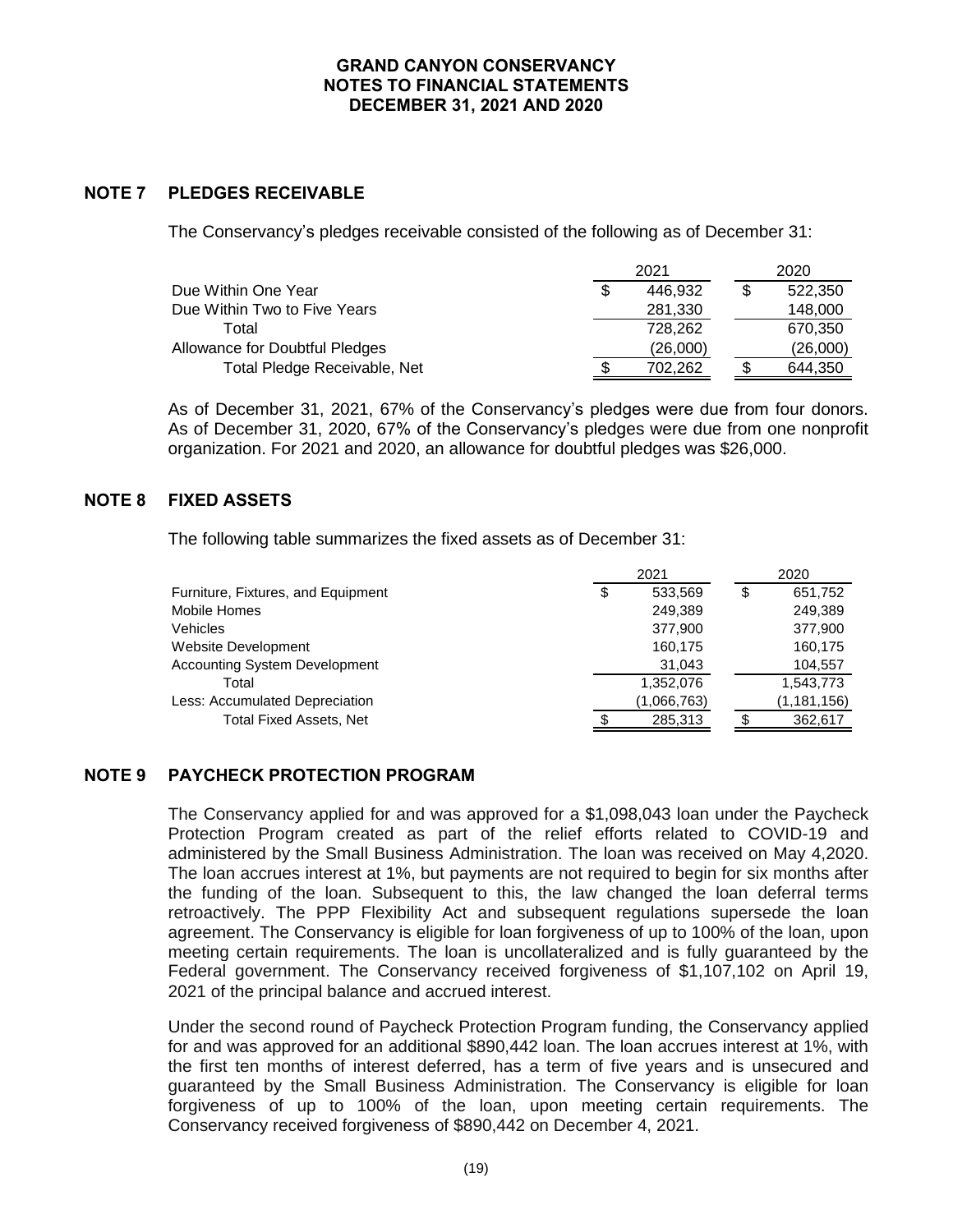### **NOTE 9 PAYCHECK PROTECTION PROGRAM (CONTINUED)**

The SBA may review funding eligibility and usage of funds for compliance with program requirements based on dollar thresholds and other factors. The amount of liability, if any, from potential noncompliance cannot be determined with certainty; however, management is of the opinion that any review will not have a material adverse impact on the Conservancy's financial position.

# **NOTE 10 TRANSACTIONS WITH RELATED ENTITIES**

The Conservancy received contributions from board members totaling \$486,098 and \$192,832 for the years ended December 31, 2021 and 2020, respectively. At December 31, 2021 and 2020, amounts due from board members totaling \$269,000 and \$30,000, respectively, and are included in pledges receivable in the accompanying statements of financial position.

## **NOTE 11 NET ASSETS WITH DONOR RESTRICTIONS**

The Conservancy's net assets with donor restrictions are subject to the following purpose or time restrictions:

|                                               |                 | 2020            |
|-----------------------------------------------|-----------------|-----------------|
|                                               | 2021            | (Restated)      |
| Subject to Expenditure for Specified Purpose: |                 |                 |
| Arts Culture, and History                     | \$<br>2,188,536 | \$<br>2,182,917 |
| <b>Buildings and Historic Structures</b>      | 471,782         | 627,737         |
| Conservation - Plants and Habitat             | 33,312          | 8,312           |
| Conservation - Wildlife and Habitat           | 265,481         | 289,556         |
| Education and Interpretation                  | 999,543         | 975.351         |
| Greenway Trail Funds (Above the Rim)          | 352,119         | 616,661         |
| <b>NPS Greatest Need</b>                      | 293,741         | 293,741         |
| Other                                         | 6,559           | 6,559           |
| Sister Parks Program                          | 15,272          | 15,272          |
| Sustainability - Greening the Canyon          |                 | 14              |
| Trail Funds (Below the Rim)                   | 65,708          | 420,460         |
| <b>Visitor Safety/Services</b>                | 152,325         | 208,257         |
| Volunteer Program - GCC                       | 35,756          | 36,511          |
| Volunteer Program - NPS                       | 80,129          | 76,416          |
| Total Net Assets with Donor Restrictions      | 4,960,263       | 5,757,764       |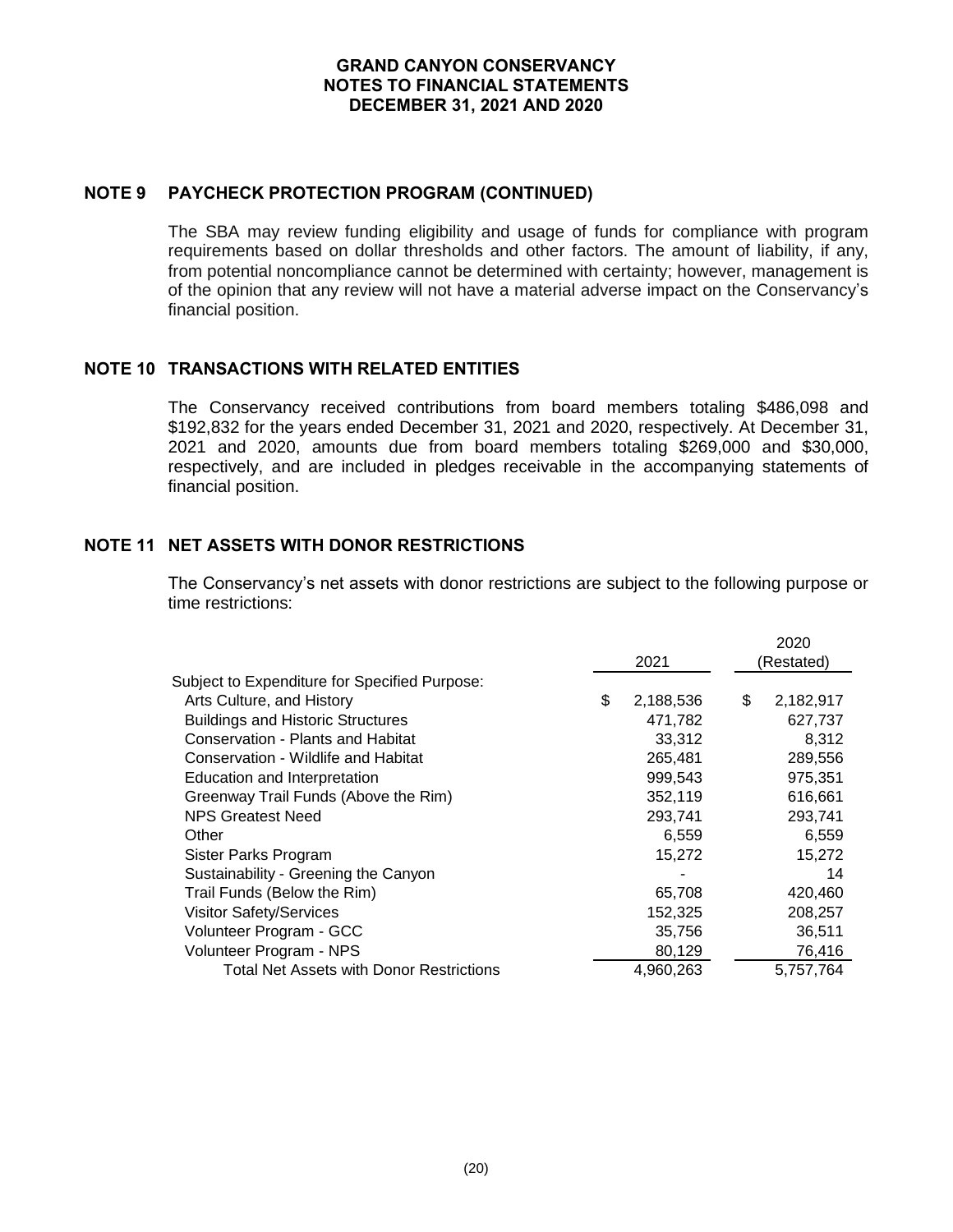# **NOTE 11 RESTRICTIONS ON NET ASSETS (CONTINUED)**

|                                                                                                                                                                                   |    | 2021                             |    | 2020<br>(Restated)     |  |  |  |
|-----------------------------------------------------------------------------------------------------------------------------------------------------------------------------------|----|----------------------------------|----|------------------------|--|--|--|
| Endowments:<br>Subject to Endowment Spending Policy and<br>Appropriation:<br>Earnings on Endowment Funds                                                                          | \$ | 1,231,940                        | \$ | 911,783                |  |  |  |
| <b>Original Donor-Restricted Gift Amount</b><br>and Amounts Required to be Maintained<br>in Perpetuity<br><b>Grand Canyon Trails Forever Endowment</b><br><b>Total Endowments</b> |    | 2,878,528<br>4,110,468           |    | 2,691,698<br>3,603,481 |  |  |  |
| Not Subject to Spending Policy or Appropriation:<br>Endowment Contribution to be Invested<br>Beneficial Interest in Assets Held at<br>a Community Foundation<br>Total             |    | 14,335<br>3,127,545<br>3,141,880 |    | 2,781,029<br>2,781,029 |  |  |  |
| <b>Total Donor Restricted Net Assets</b>                                                                                                                                          | æ. | 12,212,611                       | S  | 12,142,274             |  |  |  |

The Conservancy has several projects that include donations with restrictions. Net assets were released from donor restrictions by incurring expenses satisfying the restricted purposes or by the occurrence of the passage of time or other events specified by donors. Any unused restricted funds at year end are included in net assets with donor restrictions. Some of the significant details of these projects include:

*Wilderness Trails* – the maintenance and upkeep of heavily used hiking trails throughout the interior of the Grand Canyon.

*Desert View* – the Conservancy is supporting multiple restoration projects within and around the historic Desert View Watchtower near the Park's eastern gate. The Conservancy supports cultural exhibitions and demonstrators who showcase their art, interpretation, music and dance. The Desert View area is now being redeveloped as an Inter-tribal Cultural Heritage Site that will teach visitors about the 11 traditionally associated Indigenous tribes of Grand Canyon.

*Dark Skies* – this initiative focuses on retrofitting light fixtures throughout the Park to reduce light pollution and help conserve the remarkable night time views that visitors may see at the Park. In 2019, Grand Canyon National Park was awarded International Dark-Sky Park status, and was awarded Dark Sky Place of the year.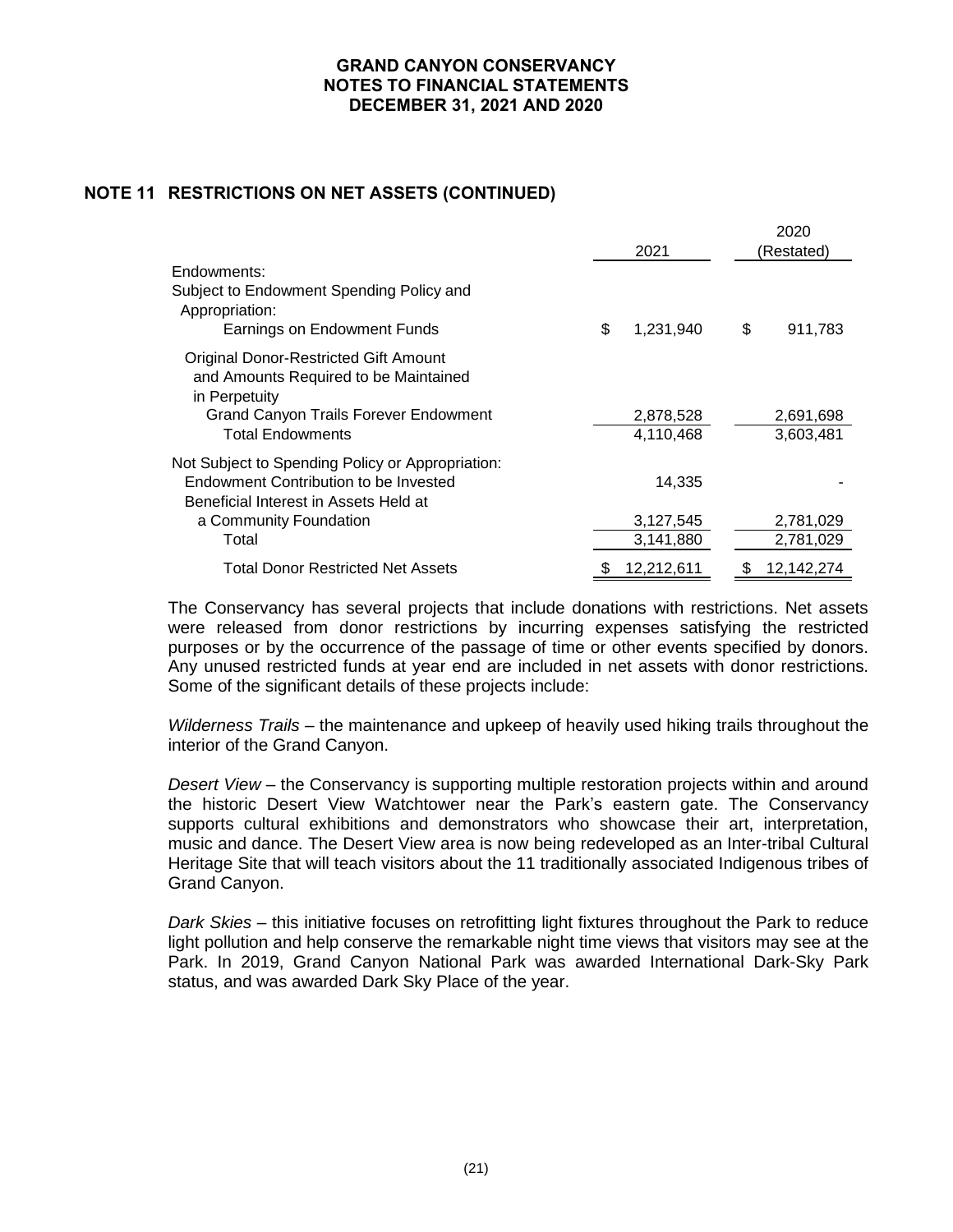### **NOTE 12 INVESTMENTS HELD FOR ENDOWMENT PURPOSES**

*Endowment Description*: Endowments have been established for the purposes of trail maintenance projects benefiting Grand Canyon National Park. The Conservancy's endowments are classified as net assets with donor restrictions based on donor-imposed restrictions on the corpus or earnings of each fund. Investment income is designated as donor-restricted for expenditure by the Conservancy's management in accordance with donors' wishes and relevant laws as described below. Net assets with donor restrictions are released from restrictions and reclassified as net assets without donor restrictions when those funds are appropriated for expenditure for their donor-restricted purpose.

*Interpretation of Relevant Law*: The Conservancy's endowment funds are subject to compliance with the State of Arizona's version of the Uniform Prudent Management of Institutional Funds Act (UPMIFA), which provides standards for managing investments of institutional funds and spending from endowments. The Conservancy's Board of Directors has interpreted UPMIFA as requiring the classification of the original value of gifts donated to permanent donor-restricted endowments, and the original value of subsequent gifts to those permanent endowments as net assets with donor restrictions.

*Return Objectives and Risk Parameters*: The Conservancy's endowment funds are invested with U.S. Bank in order to achieve return objectives and to maintain appropriate risk parameters approved by the Conservancy's Board of Directors.

*Strategies Employed for Achieving Objectives*: The Conservancy's Board of Directors has appointed a finance committee to oversee the management of the Conservancy's endowments. The finance committee meets with management periodically to review asset allocations, manager and investment entity performance, anticipated additions to or transfers of funds, and future investment strategies.

*Spending Policy*: The distributions are classified as net assets with donor restrictions until allocated for expenditure for the purpose that the endowment was established. From time to time, the fair value of assets associated with individual donor-restricted endowment funds may fall below the level that the donor or UPMIFA requires the Conservancy to retain as a fund of perpetual duration. In accordance with GAAP, deficiencies of this nature would be reported as net assets without donor restrictions.

Activity of the endowment funds for 2021 are as follows:

|                               | <b>Net Assets</b><br><b>Without Donor</b><br><b>Restrictions</b> |   |   | <b>Net Assets</b><br><b>With Donor</b><br><b>Restrictions</b> | Total |           |  |
|-------------------------------|------------------------------------------------------------------|---|---|---------------------------------------------------------------|-------|-----------|--|
| Endowments, Beginning of Year | \$                                                               |   | S | 3,603,481                                                     |       | 3,603,481 |  |
| Contributions                 |                                                                  |   |   | 173.495                                                       |       | 173.495   |  |
| Investment Income             |                                                                  |   |   | 333,492                                                       |       | 333,492   |  |
| Appropriations                |                                                                  | - |   |                                                               |       |           |  |
| Endowments, End of Year       |                                                                  |   |   | 4.110.468                                                     |       | 4,110,468 |  |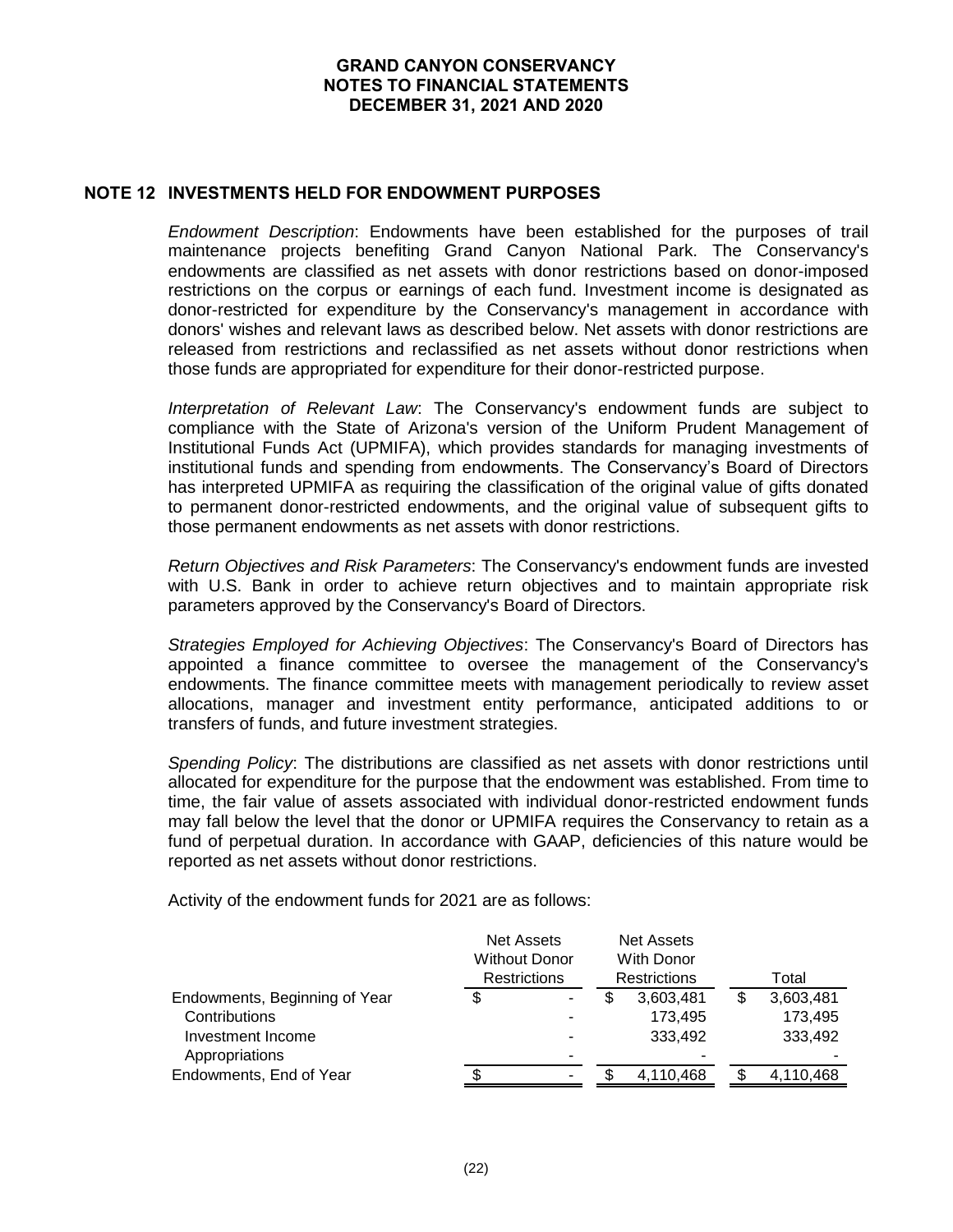## **NOTE 12 INVESTMENTS HELD FOR ENDOWMENT PURPOSES (CONTINUED)**

Activity of the endowment funds for 2020 are as follows:

|                               | <b>Net Assets</b><br><b>Without Donor</b><br>Restrictions |   |  | <b>Net Assets</b><br>With Donor<br><b>Restrictions</b> | Total |           |  |
|-------------------------------|-----------------------------------------------------------|---|--|--------------------------------------------------------|-------|-----------|--|
| Endowments, Beginning of Year |                                                           | ٠ |  | 3,081,301                                              |       | 3,081,301 |  |
| Contributions                 |                                                           | - |  |                                                        |       |           |  |
| Investment Income             |                                                           |   |  | 522.180                                                |       | 522,180   |  |
| Appropriations                |                                                           | ۰ |  |                                                        |       |           |  |
| Endowments, End of Year       |                                                           | - |  | 3,603,481                                              |       | 3,603,481 |  |
|                               |                                                           |   |  |                                                        |       |           |  |

### **NOTE 13 REVENUE CONCENTRATIONS**

Cash contributions of \$593,010 were received from a single donor for the year ended December 31, 2021 which represents 15% of contribution revenue. There were no donors who contributed greater than 10% of the of the contribution revenue for the year ended December 31, 2020. Should these contribution levels decrease, the Conservancy may be adversely affected.

### **NOTE 14 RETIREMENT PLAN**

The Conservancy has a defined contribution retirement plan (the Plan) in which employees working at least 1,000 hours during a year may participate. The Conservancy makes a safe harbor matching contribution to the Plan up to the maximum amount allowed by the Internal Revenue Service (IRS) at the discretion of the Board of Directors. Employees vest into the employer-contributions portion of the Plan on their third year of participation in the Plan. During the years ended December 31, 2021 and 2020, the Conservancy incurred plan expenses of \$73,672 and \$146,190, respectively. Employees may make contributions up to the maximum amount allowed by the IRS Code.

# **NOTE 15 CORRECTION OF AN ERROR**

During the year ended December 31, 2021, certain errors related to recording of investment earnings on donor restricted funds were discovered. Earnings on donor restricted funds were also presented as having donor restrictions, however donors had not communicated that earnings on their gifts also needed to be restricted.

Accordingly, beginning net assets with donor restrictions for the year ended December 31, 2020 were overstated by \$793,134 and the net assets without donor restrictions were understated by the same amount. In addition, for the year ended December 31, 2020, investment income with donor restrictions was overstated by \$725,109 and investment income without donor restrictions was understated by the same amount. The December 31, 2020 financial statements have been updated to reflect this correction.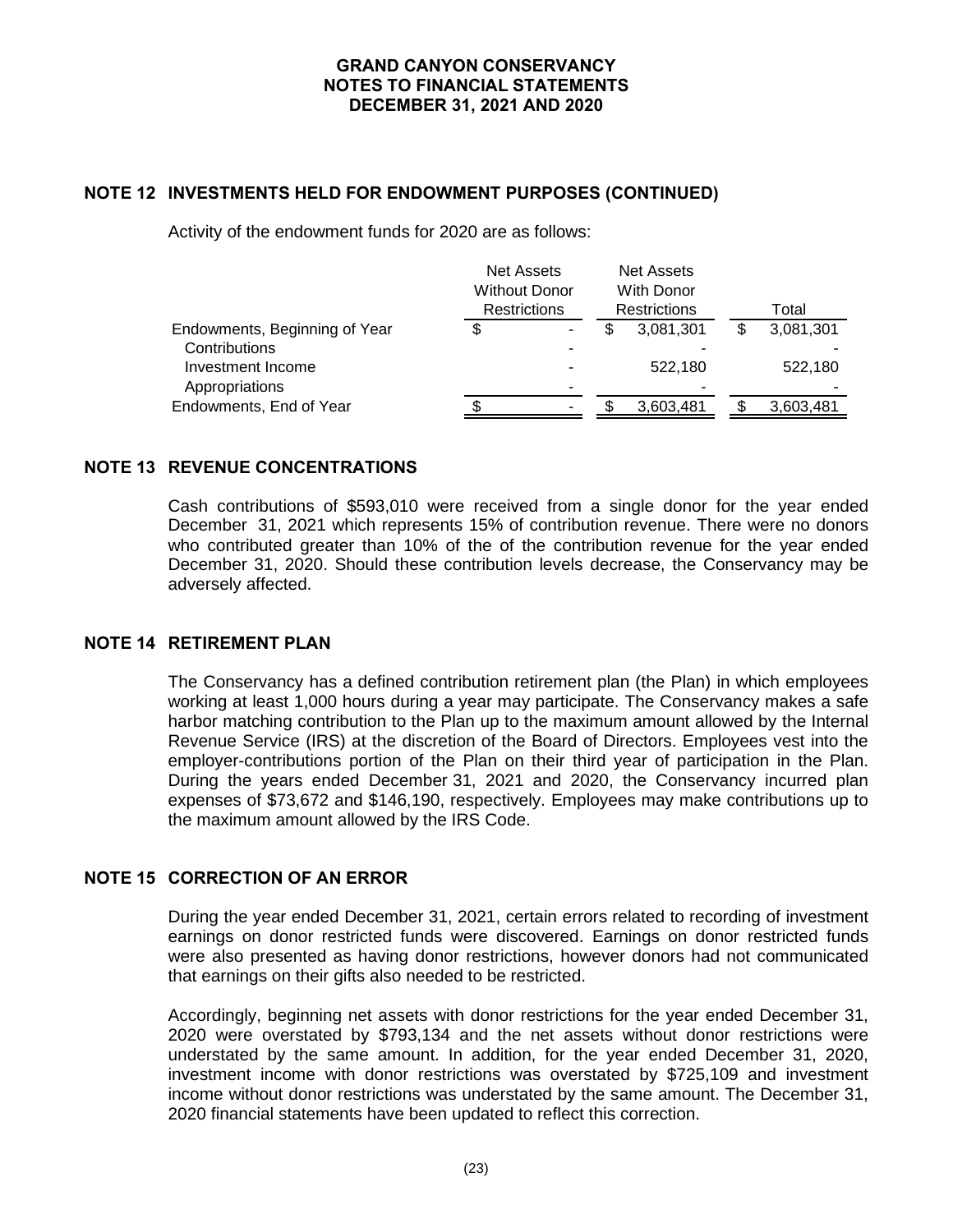### **NOTE 16 RISKS AND UNCERTAINTIES**

The World Health Organization declared the spread of Coronavirus Disease (COVID-19) a worldwide pandemic. The COVID-19 pandemic is having significant effects on global markets, supply chains, businesses, and communities. Specific to the Conservancy, COVID-19 impacted various parts of its 2021 operations and financial results. Management believes the Conservancy is taking appropriate actions to mitigate the negative impact. However, the full impact of COVID-19 is unknown and cannot be reasonably estimated as these events are still developing.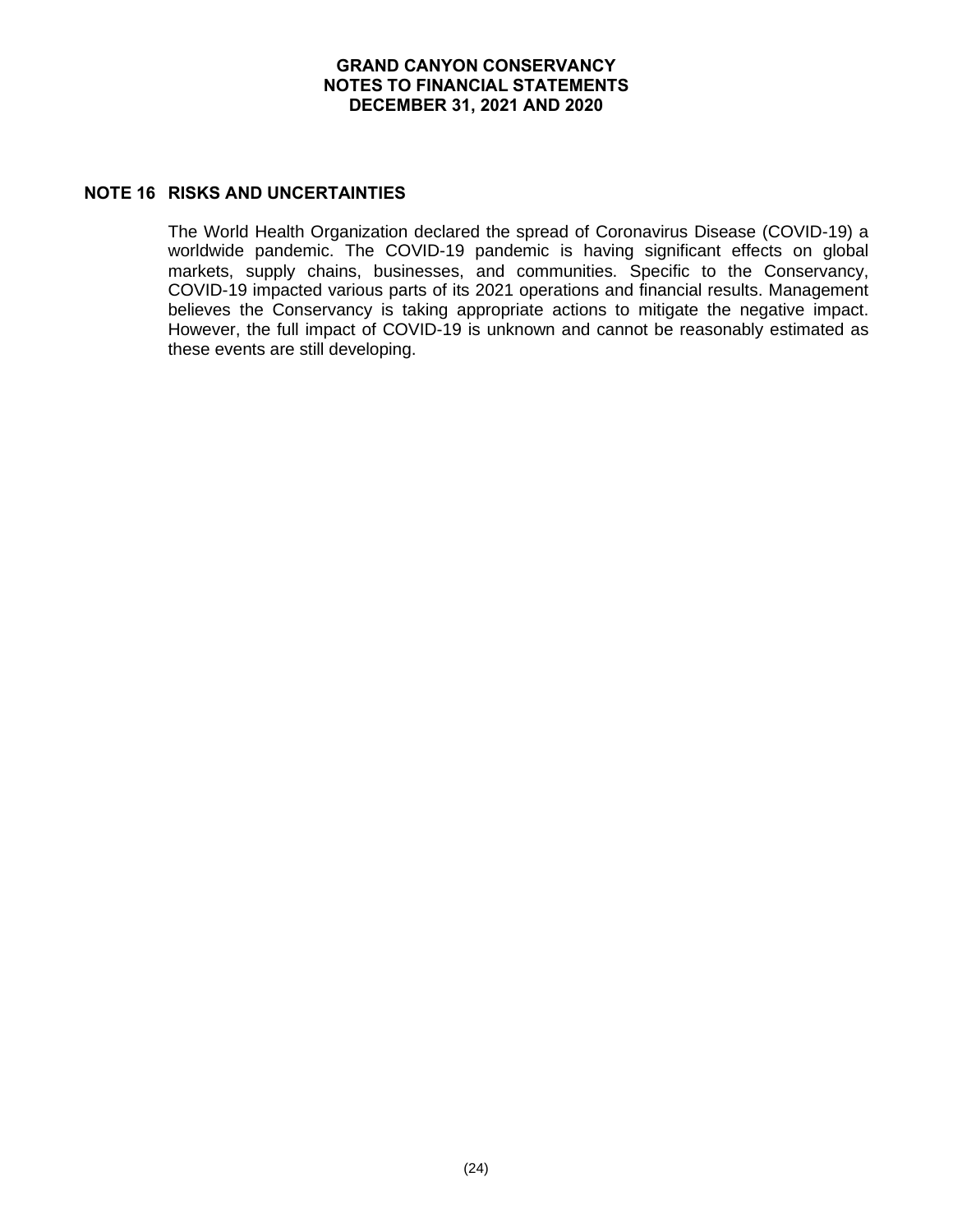## **GRAND CANYON CONSERVANCY SUMMARY OF AID TO THE NATIONAL PARK SERVICE ATTACHMENT A YEARS ENDED DECEMBER 31, 2021 THROUGH 2017**

|                                  |   | 5 Years<br>Total | 2021          |    | 2020      |    | 2019      |    | 2018      |    | 2017      |
|----------------------------------|---|------------------|---------------|----|-----------|----|-----------|----|-----------|----|-----------|
| Interpretation                   | Æ | 5,653,730        | \$<br>255.851 | \$ | 1.255.015 | \$ | 1,573,614 | \$ | 1,449,300 | \$ | 1,119,950 |
| Research                         |   | 1.466.410        | 235.692       |    | 346.854   |    | 329,844   |    | 317.936   |    | 236,084   |
| <b>Free Publications</b>         |   | 148.243          |               |    | 55,226    |    | 53,308    |    | 34,274    |    | 5,435     |
| <b>Structures and Facilities</b> |   |                  |               |    |           |    |           |    |           |    |           |
| Other Than Sales Areas           |   | 5.675.950        | 2.477.812     |    | 1,161,575 |    | 347,659   |    | 1,229,581 |    | 459,323   |
| Information Assistance -         |   |                  |               |    |           |    |           |    |           |    |           |
| <b>Conservancy Personnel</b>     |   | 7.943.454        | 2.143.607     |    | 1.160.194 |    | 1,664,491 |    | 1.443.948 |    | 1,531,214 |
| Interpretive Programs            |   | 6.602.595        | 1,117,775     |    | 946.543   |    | 2,286,932 |    | 1,377,890 |    | 873,455   |
| Pre-Publication Expenses         |   | 321,233          | 74,206        |    | 57,113    |    | 77,227    |    | 47,489    |    | 65,198    |
| Total                            |   | 27,811,615       | 6,304,943     |    | 4,982,520 |    | 6,333,075 |    | 5,900,418 |    | 4,290,659 |

The Conservancy has contributed approximately \$81,910,000 to the National Park Service since 1996.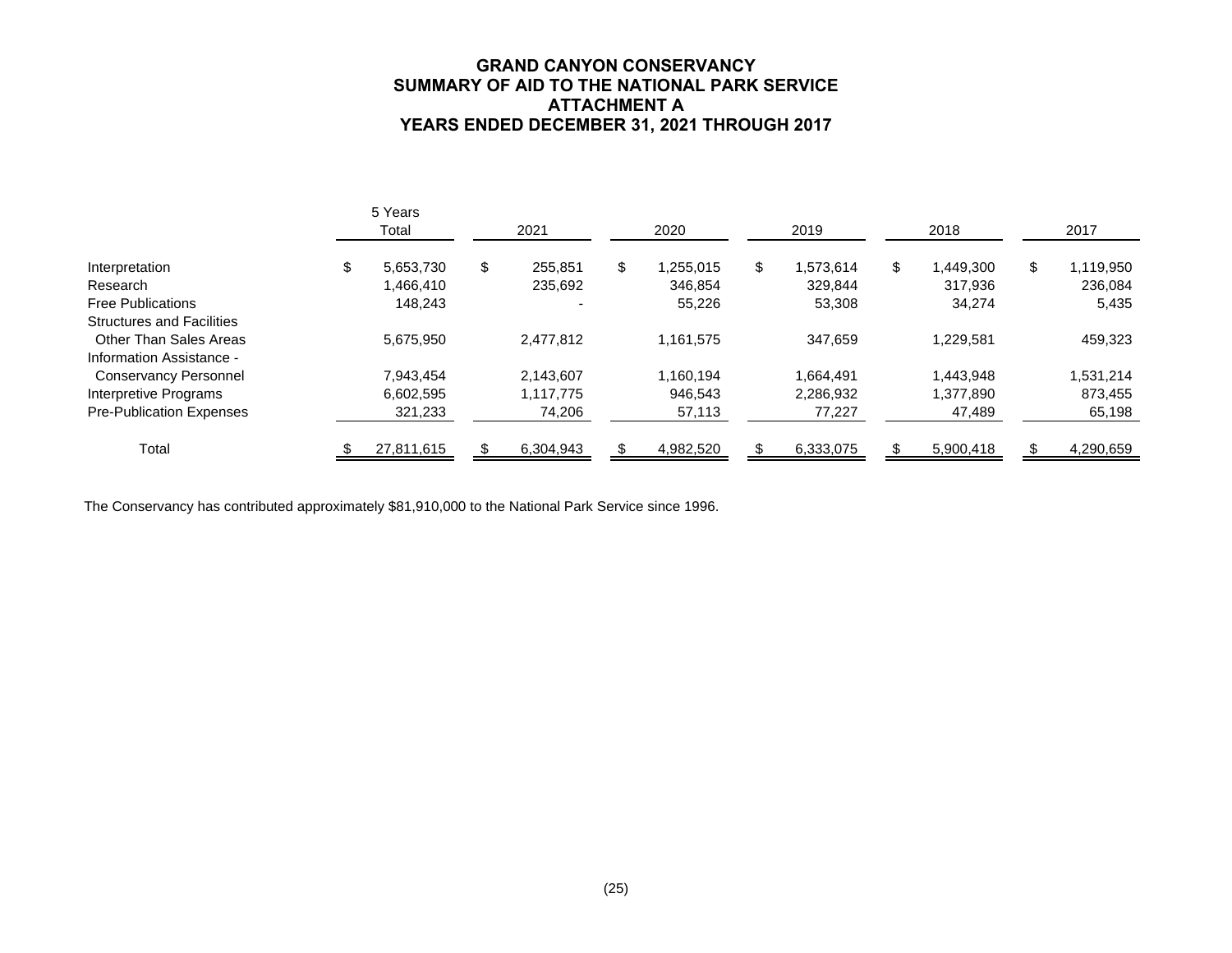## **GRAND CANYON CONSERVANCY SUMMARY OF AID TO THE USDA FOREST SERVICE ATTACHMENT B YEARS ENDED DECEMBER 31, 2021 THROUGH 2017**

|                                                          | 5 Years<br>Total | 2021 |   | 2020 |       | 2019 |        | 2018 |        | 2017 |        |
|----------------------------------------------------------|------------------|------|---|------|-------|------|--------|------|--------|------|--------|
| Information Assistance -<br><b>Conservancy Personnel</b> | 56,421           |      | - |      | 2,085 |      | 21,043 |      | 22,045 |      | 11,248 |
| Total                                                    | 56,421           |      | - |      | 2,085 |      | 21,043 |      | 22,045 |      | 11,248 |